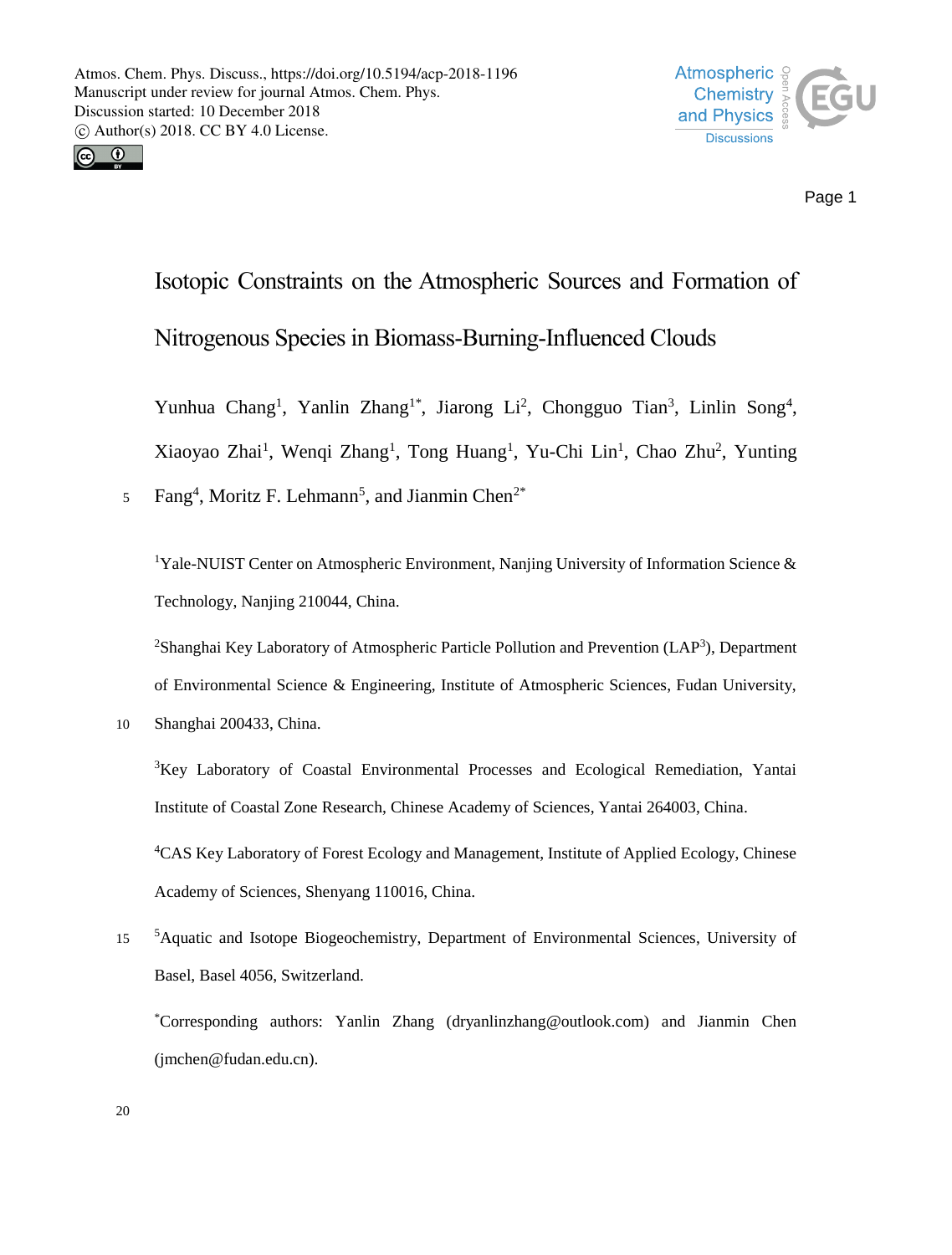

 $\odot$ 

Page 2

#### **Abstract**

The interpretation of tropospheric cloud formation rests on understanding the sources and 25 processes affecting aerosol constituents of the atmosphere that are preserved in cloudwater. However, this challenge is difficult to be quantitatively addressed based on the sole use of bulk chemical properties. Nitrogenous aerosols, mainly ammonium (NH<sub>4</sub><sup>+</sup>) and nitrate (NO<sub>3</sub><sup>-</sup>), play an important role in tropospheric cloud formation. Here we collected cloudwater samples at the summit of Mt. Tai (1545 m above sea level) in Eastern China during a long-lasting biomass 30 burning (BB) event, and measured for the first time the isotopic compositions (mean  $\pm$  1 $\sigma$ ) of cloudwater nitrogen species  $(\delta^{15}N\text{-}NH_4{}^+=-6.53\pm4.96\%, \delta^{15}N\text{-}NO_3{}^-=-2.35\pm2.00\%, \delta^{18}O\text{-}NO_3{}^ = 57.80 \pm 4.23\%$ , allowing insights into their sources and potential transformation mechanism within the clouds. Large contributions of BB to the cloudwater  $NH_4^+$  (32.9  $\pm$  4.6%) and NO<sub>3</sub><sup>-</sup> (28.2)  $\pm$  2.7%) inventories were confirmed through a Bayesian isotopic mixing model, coupled with our 35 newly-developed computational quantum chemistry module. Despite an overall reduction in total anthropogenic  $NO<sub>x</sub>$  emission due to effective emission control actions and stricter emission

standards for vehicles, the observed cloud  $\delta^{15}N\text{-}NO_3$ <sup>-</sup> values suggest that  $NO_x$  emissions from transportation may have exceeded emissions from coal combustion.  $\delta^{18}O-NO_3$  values imply that the reaction of OH with NO<sub>2</sub> is the dominant pathway of NO<sub>3</sub><sup>-</sup> formation (57  $\pm$  11%), yet the 40 contribution of heterogeneous hydrolysis of dinitrogen pentoxide was almost as important (43  $\pm$ 11%).

#### **1 Introduction**

Nitrogenous aerosols, mainly nitrate  $(NO<sub>3</sub>)$  and ammonium  $(NH<sub>4</sub><sup>+</sup>)$ , formed from the emissions of nitrogen oxides ( $NO<sub>x</sub> = NO + NO<sub>2</sub>$ ) and ammonia ( $NH<sub>3</sub>$ ), are major chemical 45 components of aerosols, which serve as cloud condensation nuclei (CCN) and thus play an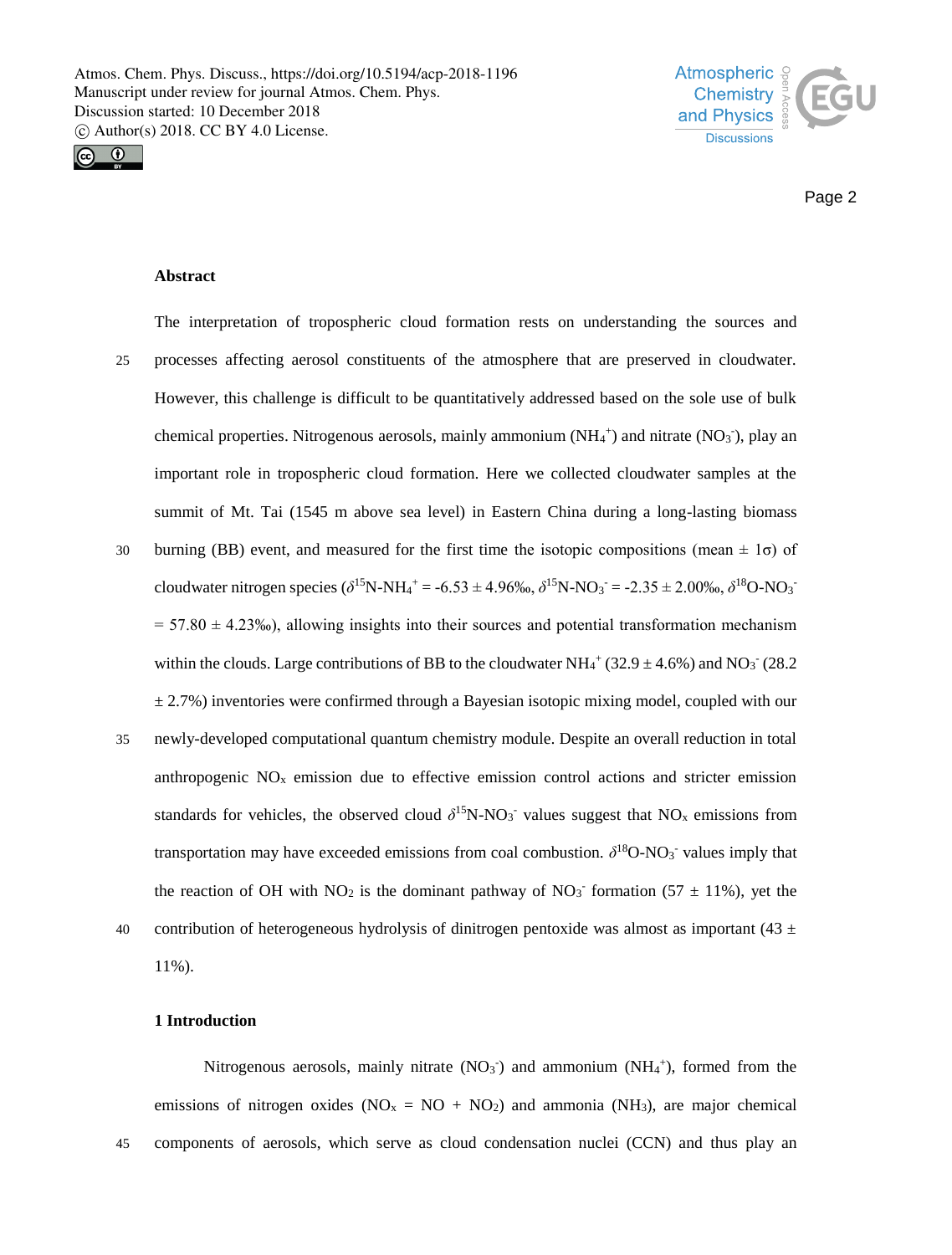



Page 3

important role during cloud formation in the troposphere (Gioda et al., 2011; van Pinxteren et al., 2016). Cloudwater containing nitrogenous compounds also represent a vital contributor to nitrogen (N) budgets of terrestrial (Li et al., 2016b; Liu et al., 2013) and marine ecosystems (Kim et al., 2014; Okin et al., 2011). However, the sources and formation processes of cloudwater N species 50 are only poorly understood.

NO<sup>x</sup> can be emitted from both anthropogenic and natural sources. Globally, over 50% of the NO<sub>x</sub> emissions derive from combustion of fossil fuel ( $\sim 25$  Tg N yr<sup>-1</sup> (Jaegle et al., 2005; Richter et al., 2005; Duncan et al., 2016;)), with the remainder being primarily soil-related emissions (~ 9 Tg N yr<sup>-1</sup> (Lamsal et al., 2011; Price et al., 1997; Yienger et al., 1995; Miyazaki et

- 55 al., 2017)), or deriving from biomass burning  $({\sim 6 \text{ Tg N yr}^{-1}})$ , and lightning  $(2-6 \text{ Tg N yr}^{-1})$ (Anenberg et al., 2017; Levy et al., 1996). The atmospheric sinks of  $NO<sub>x</sub>$  include the production of  $HNO<sub>3(g)</sub>$  and the formation of aerosol  $NO<sub>3</sub>$  (Seinfeld and Pandis, 2012), the partitioning of which can vary with time (Morino et al., 2006). As for  $NH<sub>3</sub>$ , over 90% of the  $NH<sub>3</sub>$  emissions in terrestrial ecosystems originate from agricultural production, such as livestock breeding and NH3-
- 60 based fertilizer application (Paulot et al., 2014; Kang et al., 2016; Reis et al., 2009; Bouwman et al., 1997; Heald et al., 2012; Zhang et al., 2018; Balasubramanian et al., 2015; Huang et al., 2011). In the urban atmosphere, recent studies suggest that non-agricultural activities like wastewater discharge (Zhang et al., 2017), coal burning (Li et al., 2016a), solid waste (Reche et al., 2012), onroad traffic (Suarez-Bertoa et al., 2014), and green space (Teng et al., 2017) also contribute to NH<sub>3</sub>
- 65 emissions. In reactions with  $H_2SO_4$  and  $HNO_3$ ,  $NH_3$  contributes to the formation of  $NH_4^+$  salts, which typically make up from 20 to 80% of fine particle  $(PM_{2.5})$  in the atmosphere (Seinfeld and Pandis, 2012).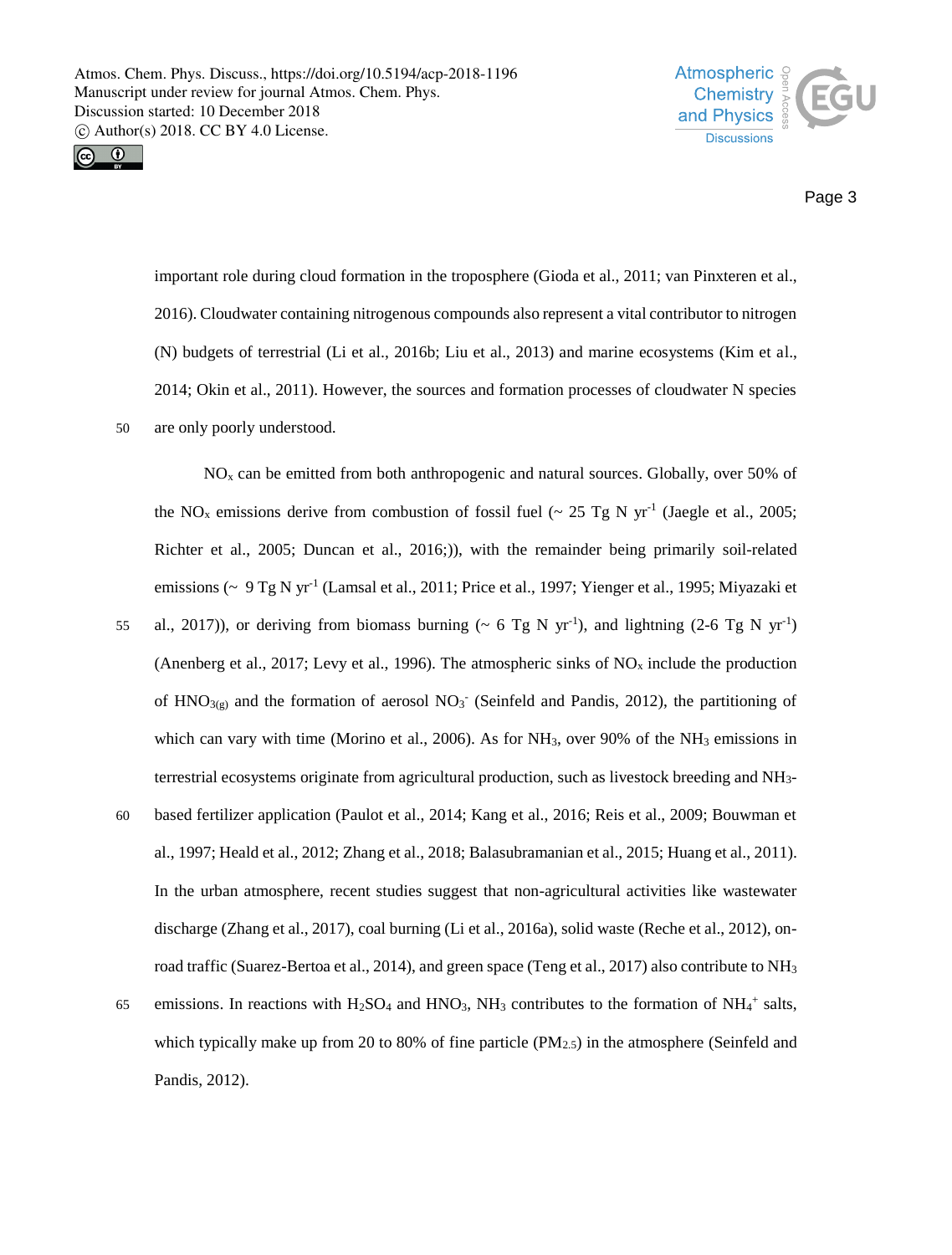

 $\odot$ 

Page 4

Biomass burning (BB) is an important source of N in the atmosphere (Lobert et al., 1990; Souri et al., 2017). During the harvest/hot season of eastern China, agricultural BB frequently

70 occurs and modifies the concentration and composition of aerosols in the atmosphere (Chen et al., 2017; Zhang and Cao, 2015). For example, about 50% of the N derived from biomass combustion can be released as NH<sub>3</sub> and NO<sub>x</sub> to form particulate NH<sub>4</sub><sup>+</sup> and NO<sub>3</sub><sup>-</sup>, which then account for over 80% of total nitrogenous species in BB smoke particles (Crutzen and Andreae, 1990). BB-induced aerosols have not only been associated with poor air quality and the detrimental effects on human 75 health, they have also shown to exert manifold effects on the tropospheric clouds, altering regional

The optical and chemical properties of clouds (and thus their radiative forcing) are directly related to the aerosol and precipitation chemistry (Seinfeld et al., 2016). Moreover, clouds represent reactors of multiphase chemistry, contributing to many chemical transformations that

or even global radiation budgets (Chen et al., 2014; Norris et al., 2016; Voigt and Shaw, 2015).

- 80 would otherwise not take place, or would proceed at much slower rates (Herrmann et al., 2015; Lance et al., 2017; Ravishankara, 1997; Schurman et al., 2018; Slade et al., 2017). Understanding the sources and fate of nitrogenous species in BB-influenced clouds is particularly important to comprehensively assess the environmental impacts of BB. But this challenge is difficult to address based on the sole use of bulk chemical properties (as most often done in previous studies).
- 85 Given that the <sup>15</sup>N can be preserved between the sources and sinks of  $NO<sub>x</sub>$  and  $NH<sub>3</sub>$ , the N isotopic composition of NO<sub>3</sub><sup>-</sup> ( $\delta$ <sup>15</sup>N-NO<sub>3</sub><sup>-</sup>) and NH<sub>4</sub><sup>+</sup> ( $\delta$ <sup>15</sup>N-NH<sub>4</sub><sup>+</sup>) can be related to different sources of  $NO<sub>x</sub>$  and  $NH<sub>3</sub>$ , and thus delivers useful information regarding the partitioning of the origins of atmospheric/cloudwater  $NO<sub>x</sub>$  and  $NH<sub>3</sub>$ , respectively (Hastings et al., 2013; Michalski et al., 2005; Morin et al., 2008; Chang et al., 2018). Moreover, the oxygen isotope composition of 90  $NO_3^-$  ( $\delta^{18}$ O-NO<sub>3</sub><sup>-</sup>) is largely determined by chemical reactions rather than the source, as it is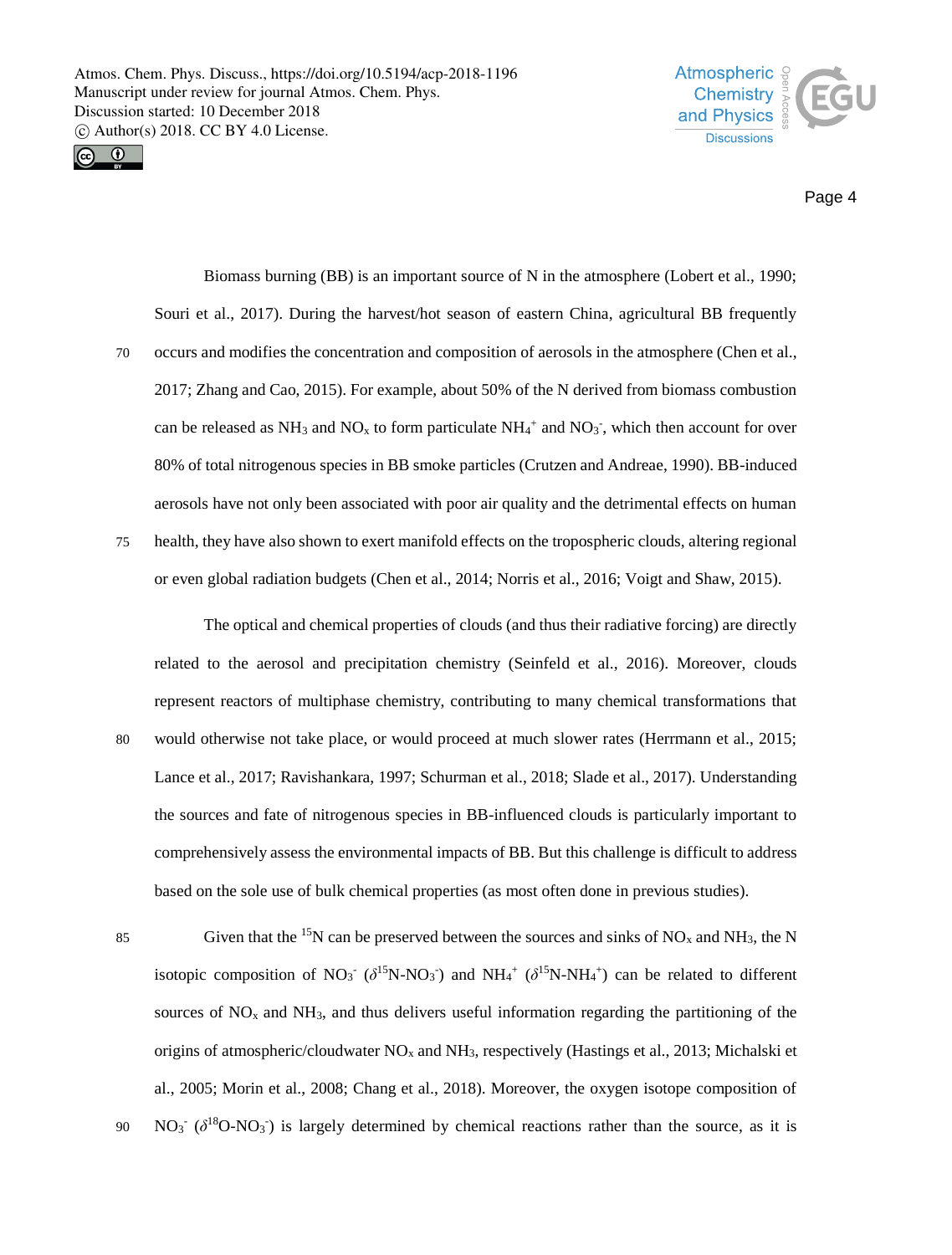



Page 5

primarily modulated by the atmospheric exchange reactions of the oxygen isotope. Therefore,  $\delta^{18}$ O-NO<sub>3</sub><sup>-</sup> has the potential to indicate the relative importance of various NO<sub>3</sub><sup>-</sup> formation pathways (Alexander et al., 2009; Elliott et al., 2009). To our knowledge, there are no reports on the N and O isotopic composition of nitrogenous species in cloudwater.

95 End of July 2015, a large-scale BB event occurred over eastern and northern China. We took advantage of this special event to collect cloudwater samples at a high-altitude mountaintop site in the North China Plain, and to calibrate the isotopic signatures BB events leave in the N pool of clouds. Integrating cloudwater nitrogenous species isotope data ( $\delta^{15}$ N-NH<sub>4</sub><sup>+</sup>,  $\delta^{15}$ N-NO<sub>3</sub><sup>-</sup> and  $\delta^{18}O-NO_3$ ) in a Bayesian isotopic mixing model coupled with a newly developed computational 100 quantum chemistry module (Chang et al., 2018), and using an isotopic mass balance approach, the sources and production pathways of inorganic nitrogen in cloudwater were quantified.

#### **2 Materials and Methods**

## **2.1 Cloudwater Sample Collection**

- Mt. Tai (117°13′ E, 36°18′ N; 1545 m above sea level) is a world-recognized geopark of 105 key natural, historical and cultural significance, located in the eastern North China Plain (Fig. 1). It belongs to China's most important agricultural and industrial production areas, and the composition of the atmosphere near the mountain can be considered representative with regards to the quality and levels of atmospheric pollution in the region (Li et al., 2017; Liu et al., 2018). Given the opportunistic nature of this study, cloudwater sampling commenced at the summit of
- 110 Mt. Tai three days after the fire began (08/01/2015 19:12 to 08/03/2015 6:12; Table 1). In total, six cloudwater samples were collected using a single-stage Caltech active strand cloud-water collector (CASCC), as described by (Demoz et al., 1996). The cloud collector was cleaned prior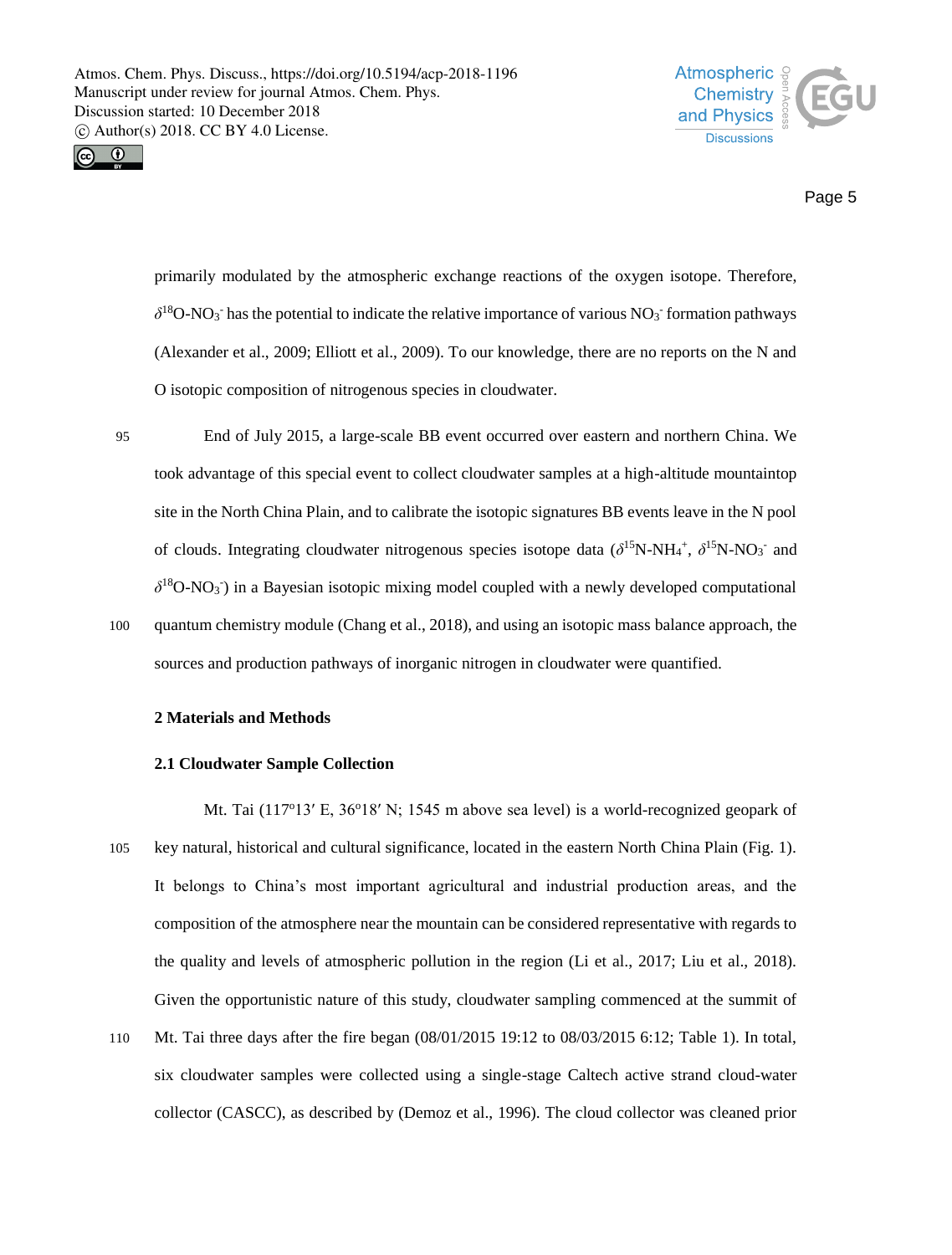

 $\odot$ 

Page 6

to each sampling using high-purity deionized water. After sampling, cloud samples were filtered immediately using disposable syringe filters (0.45 µm) to remove any suspended particulate matter, 115 and then stored in a freezer at -80  $^{\circ}$ C until further analysis. More details on the monitoring site and

sampling procedures can be found elsewhere (Li et al., 2017).



**Figure 1**. (**a**) Location of Mt. Tai (triangle) and twenty-four 48-h back trajectories (black lines) of air masses arriving at Mt. Tai on 1 August 2015 (4:00 UTC) at an altitude 1500-m a.s.l 120 (http://ready.arl.noaa.gov/HYSPLIT.php). The base map of land use in China was modified from Chang et al. (2018). The red dots represent the positions of wildfires between 29 and 31 July, 2015, based on moderate-resolution imaging spectroradiometer (MODIS) (http://modis-fire.umd.edu). (**b**) Field photos of clouds-shrouded Mt. Tai and the cloudwater collector.

# **2.2 Chemical and Isotopic Analysis**

125 Inorganic ions (including  $SO_4^2$ ,  $NO_3$ , Cl,  $NH_4^+$ ,  $K^+$ ,  $Ca^{2+}$ ,  $Mg^{2+}$ , and  $Na^+$ ), as well as levoglucosan, a specific tracer of biomass burning, in cloudwater samples were analyzed using a Dionex<sup>TM</sup> ICS-5000<sup>+</sup> system (ThermoFisher Scientific, Sunnyvale, USA). Detailed information regarding sample processing, pre-treatment, chemical analyses, analytical protocol adaption, detection limits, and method errors/reproducibility can be found elsewhere (Cao et al., 2016, 2017).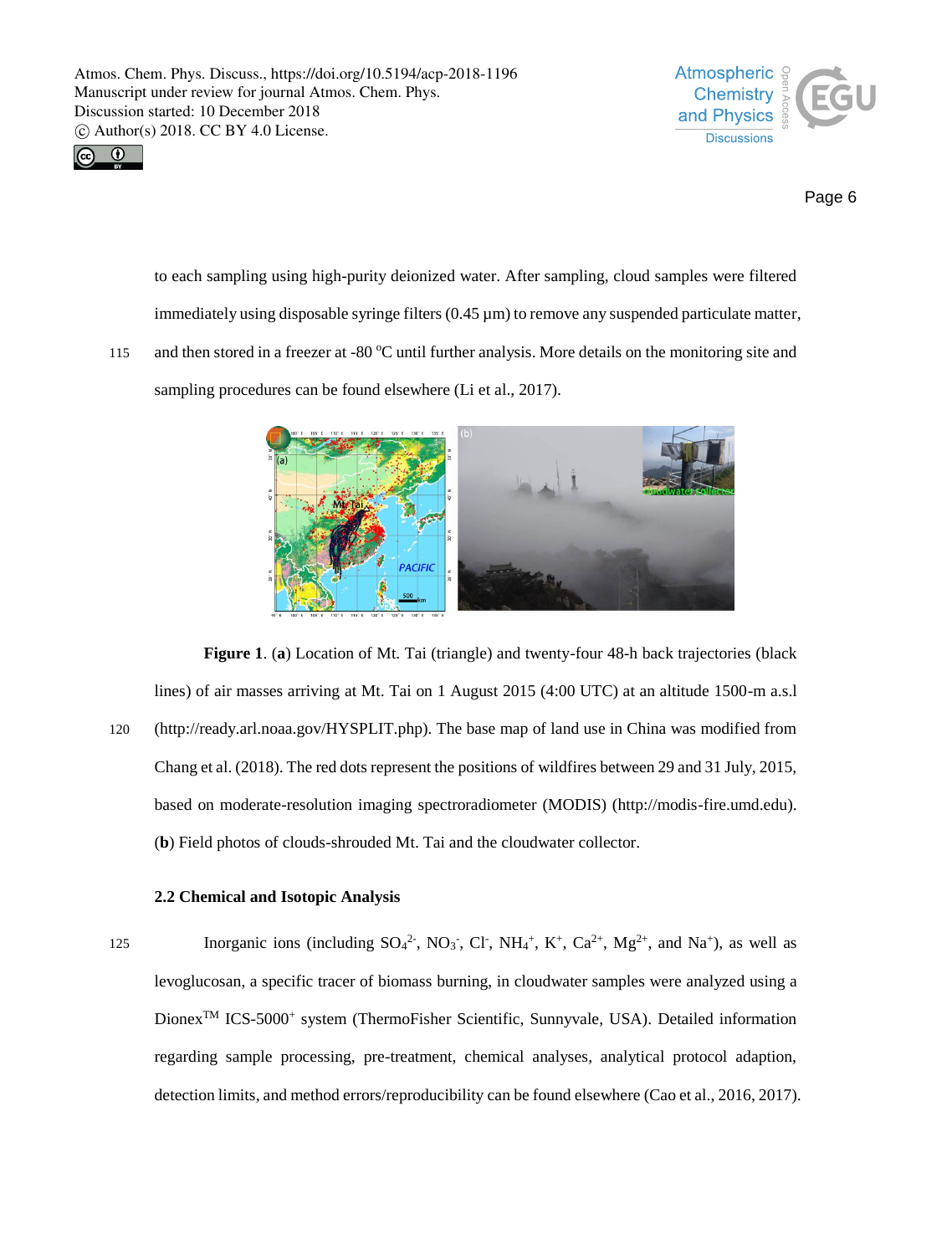



150

Page 7

130 Analysis of the isotopic compositions of  $NH_4^+$  ( $\delta^{15}N\text{-}NH_4^+$ ) and  $NO_3^-$ , ( $\delta^{15}N\text{-} NO_3^-$  and  $\delta^{18}$ O-NO<sub>3</sub><sup>-</sup>) was based on the isotopic analysis of nitrous oxides (N<sub>2</sub>O) after chemical conversion of the respective target compound. More precisely, dissolved NH<sub>4</sub><sup>+</sup> in cloudwater samples was oxidized to  $NO_2$ <sup>-</sup> by alkaline hypobromite (BrO<sup>-</sup>), and then reduced to  $N_2O$  by hydroxylamine hydrochloride (NH<sub>2</sub>OH.HCl) (Liu et al., 2014). NO<sub>3</sub> was initially transformed to NO<sub>2</sub> by 135 cadmium, and then further reduced to  $N_2O$  by sodium azide (NaN<sub>3</sub>) in an acetic acid buffer (McIlvin and Altabet, 2005; Tu et al., 2016). The produced N2O was analyzed using a purge and cryogenic trap system (Gilson GX-271, IsoPrime Ltd., Cheadle Hulme, UK), coupled to an isotope ratio mass spectrometer (PT-IRMS) (IsoPrime 100, IsoPrime Ltd., Cheadle Hulme, UK). In order to correct for any machine drift and procedural blank contribution, international NH<sub>4</sub><sup>+</sup> (IAEA N1, 140 USGS 25, and USGS 26) and NO<sub>3</sub><sup>-</sup> (IAEA N3, USGS 32, and USGS 34) standards were processed in the same way as samples, and sample values were corrected using conventional standard

bracketing techniques. The analytical precision for both multiple N and O isotopic analyses was better than  $0.3\%$  ( $n = 5$ ).

# **2.3 Bayesian Mixing Model Analysis**

145 By taking the uncertainty associated with the N isotopic signatures of multiple sources and associated isotope fractionation during (trans-)formations into account, the Bayesian method is more appropriate than simple linear mixing modeling to yield estimates on the source partitioning of a mixture like air pollutants (Chang et al., 2016; Chang et al., 2018). The relative contribution of each source in Bayesian theorem is expressed as:

$$
P(f_q|data) = \theta\big(data|f_q\big) \times P(f_q) \big/ \sum \theta\big(data|f_q\big) \times P(f_q)
$$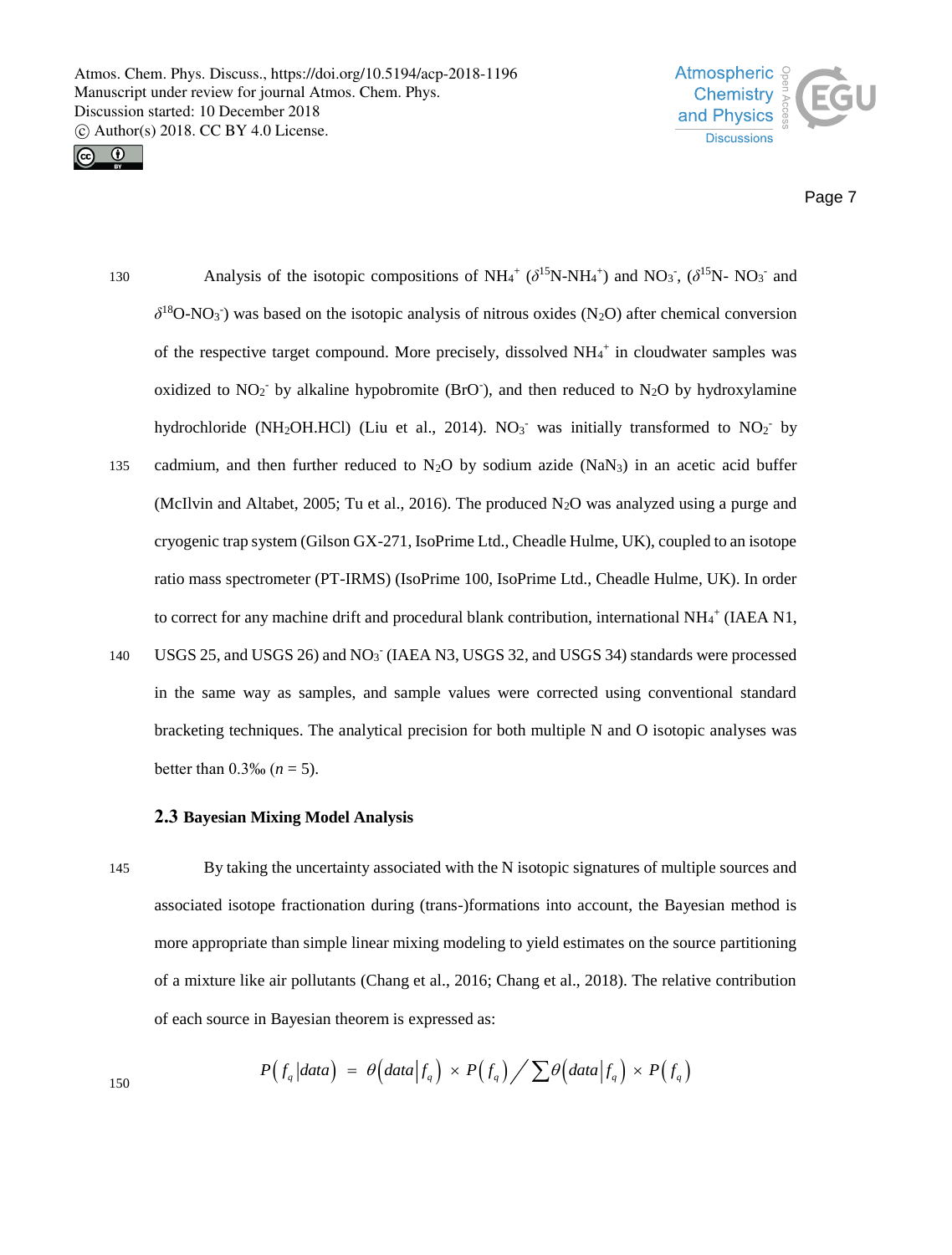



Page 8

where  $\theta$ (data|f<sub>q</sub>) and P(f<sub>q</sub>) represent the likelihood of the given mixed isotope signature, and the pre-determined probability of the given state of nature, based on prior information, respectively. The denominator represents the numerical approximation of the marginal probability of the data. Here the Bayesian mixing model MixSIR (stable isotope mixing models using 155 sampling-importance-resampling) was used to disentangle the various potential  $NH_3$  and  $NO<sub>x</sub>$ sources contributing to the cloudwater  $NH_4^+$  and  $NO_3^-$  pools, respectively, by forming the true probability distributions through generating 10000 solutions of source apportionment. Details on the model approach can be found in SI Text S1.

The measured  $\delta^{15}N\text{-}NO_3$ <sup>-</sup> values of cloudwater samples depend on the  $\delta^{15}N$  signatures of 160 the original NO<sub>x</sub> sources ( $\delta^{15}N\text{-}NO_x$ ), the N isotope fractionation between nitrogen oxides (i.e., NO and NO<sub>2</sub> (Walters et al., 2016)), and the N isotope enrichment factor  $(\epsilon_N)$  associated with the kinetic transformation of NO<sub>x</sub> to HNO<sub>3</sub> (Walters and Michalski, 2015).  $\varepsilon_N$  is considered a hybrid of two dominant processes: one is the reaction of  $NO<sub>2</sub>$  and OH radicals to form  $NO<sub>3</sub>$ , the other is the heterogeneous hydrolysis of dinitrogen pentoxide ( $N_2O_5$ ) with water to form  $NO_3$ . We recently 165 developed a quantum chemistry computation module to quantify the N fractionation during nitrate formation, which had been validated by field measurements (Chang et al., 2018). Here this module was adopted to calculate the N isotope fractionation during NO<sub>3</sub> formation, and in turn to correct the raw  $\delta^{15}$ N-NO<sub>3</sub><sup>-</sup> values of cloudwater samples.

While the N isotopic source signatures of  $NO<sub>x</sub>$  are relatively well constrained (Table S1), 170 this is not the case for  $NH_3$ . We recently established a pool of isotopic source signatures of  $NH_3$  in eastern China, in which livestock breeding and fertilizer application were identified to produce NH<sub>3</sub> with a  $\delta^{15}N$  of -29.1  $\pm$  1.7‰ and -50.0  $\pm$  1.8‰, respectively (Chang et al., 2016). Although fossil-fuel combustion, urban waste, and natural soils also represent potential sources of NH3, their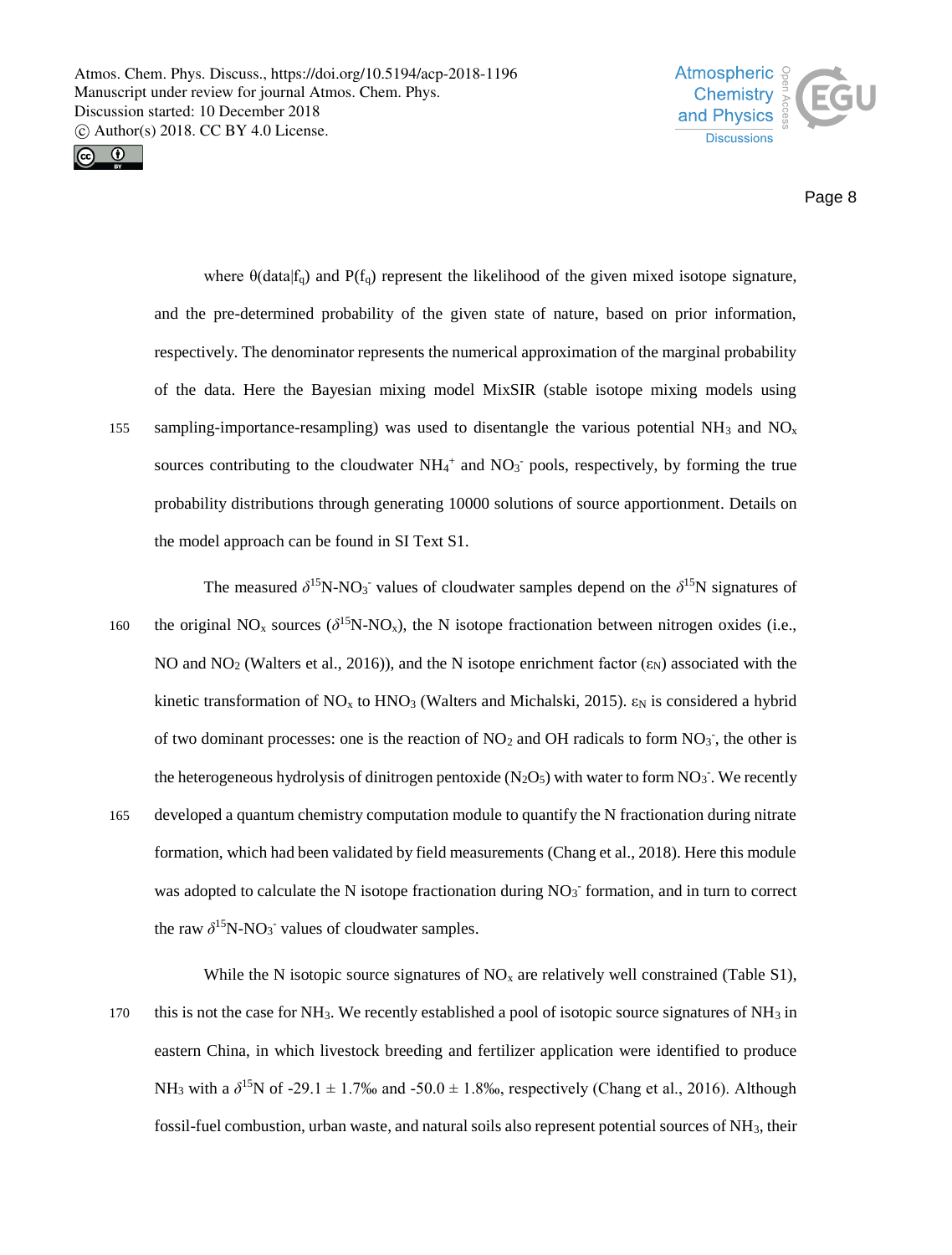



Page 9

impacts are probably minor compared to that of agricultural and biomass burning emissions, at 175 least on a regional (or greater) scale (Kang et al., 2016). For the N isotope signature of biomass burning-derived NH<sup>3</sup> we assumed 12‰ (Kawashima and Kurahashi, 2011), a value that has also been applied in other recent isotope-based source apportionment studies (e.g., Chellman et al., 2016; Wang et al., 2017a).

## **3 Results and Discussion**

## 180 **3.1 Chemical characterization of biomass-burning-influenced clouds**

The moderate-resolution imaging spectroradiometer (MODIS) wildfire map (Fig. 1) shows that there were intensive biomass burning events occurring over mainland China, end of July 2015, just before the study period. Moreover, analysis of the back trajectories of air masses at the study site revealed the strong influence by atmospheric transport from regions that also experienced 185 intensive biomass burning events shortly before the sampling campaign. It can thus be assumed that large amounts of BB-related pollutants were transported from the southwest to the sampling site at Mt. Tai. Table 1 compiles sample information and results from the chemical and isotopic analysis of cloudwater samples in this study. The concentrations of  $NO<sub>3</sub>$  and  $NH<sub>4</sub>$ <sup>+</sup> ranged from 4.9 to 19.9  $\mu$ g ml<sup>-1</sup> (10.1  $\mu$ g ml<sup>-1</sup> on average), and from 4.9 to 18.0  $\mu$ g ml<sup>-1</sup> (9.1  $\mu$ g ml<sup>-1</sup> on average), 190 respectively, much higher than during non-BB seasons (Chen et al., 2017; Desyaterik et al., 2013; Li et al., 2017, 2018; Lin et al., 2017). Similarly, levoglucosan in our cloudwater samples varied between 12.1 and 35.1  $\mu$ g L<sup>-1</sup> (19.9  $\mu$ g L<sup>-1</sup> on average), and concentrations were thus one order of magnitude higher than those documented during non-BB seasons (Boone et al., 2015; Fomba et al., 2015). Although levoglucosan can be oxidized by OH radicals in the tropospheric aqueous

195 phase (Sang et al., 2016), it is nevertheless a reliable marker compound for BB due to its high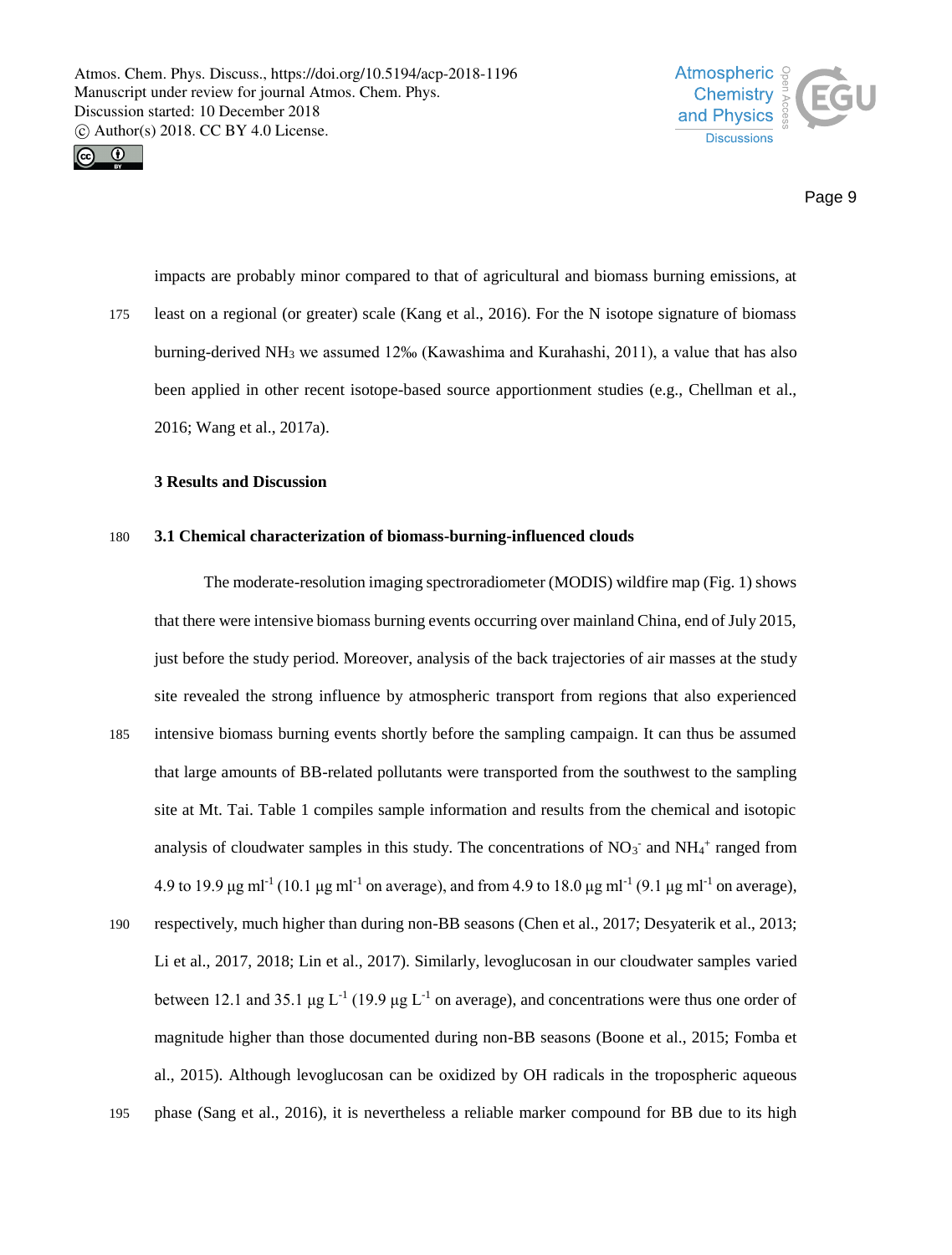



Page 10

emission factors and relatively high concentrations in the ambient aerosols (Hoffmann et al., 2010). In our study, the concentrations of NO<sub>3</sub><sup> $\dot{r}$ </sup> ( $r^2 = 0.55$ ) and NH<sub>4</sub><sup> $\dot{r}$ </sup> ( $r^2 = 0.66$ ) are strongly correlated with that of levoglucosan, suggesting that the pronounced increase of  $NO<sub>3</sub>$  and  $NH<sub>4</sub>$ <sup>+</sup> levels observed here can at least be partly attributed to BB activities during the study period. Globally, 200 BB accounts for around 10% of NH<sup>3</sup> and NO<sup>x</sup> emissions (Benkovitz et al., 1996; Bouwman et al., 1997; Olivier et al., 1998; Schlesinger and Hartley, 1992).

**Table 1.** Sampling details and results of chemical and isotopic analysis for collected cloudwater samples.

| Date    | Local time         | $NO_3$ (mg $NH_4$ <sup>+</sup><br>$L^{-1}$ ) | $(mg L^{-1})$ | levoglucosan<br>$(\mu g L^{-1})$ | $\delta^{15}N\text{-}NO_3^-$<br>$(\%0)$ | $\delta^{18}O-$<br>$NO3-$ (%o) | $\delta^{15}N$ -NH <sub>4</sub> <sup>+</sup><br>$(\%0)$ |
|---------|--------------------|----------------------------------------------|---------------|----------------------------------|-----------------------------------------|--------------------------------|---------------------------------------------------------|
| Aug 1   | 19:12-22:58        | -19.86                                       | 17.99         | 35.06                            | $-0.22$                                 | 65.46                          | 3.62                                                    |
|         | 23:45-08:25        | 4.88                                         | 4.92          | 12.11                            | $-1.28$                                 | 55.01                          | 3.85                                                    |
| Aug $2$ | $09:10-12:19$      | 5.57                                         | 5.81          | 23.60                            | $-0.40$                                 | 59.84                          | 0.05                                                    |
|         | 12:55-18:30        | 13.24                                        | 11.51         | 18.67                            | $-4.18$                                 | 55.66                          | 11.34                                                   |
|         | $20:02 - 23:06$    | 10.06                                        | 7.74          | 13.63                            | $-3.11$                                 | 56.63                          | 12.99                                                   |
|         | $23:48-06:12$ 6.71 |                                              | 6.59          | 16.42                            | $-4.92$                                 | 54.19                          | 7.33                                                    |

#### 205 **3.2 Isotopic characterization of biomass-burring-influenced clouds**

The N (and O) isotopic composition of cloudwater nitrogenous species was more  $(NH<sub>4</sub><sup>+</sup>)$ or less (NO<sub>3</sub><sup>-</sup>) variant (Table 1), with the average  $\delta^{15}N$  values of 6.53‰ and -2.35‰ for NH<sub>4</sub><sup>+</sup> and NO<sub>3</sub><sup>-</sup>, respectively. The average  $\delta^{18}O\text{-NO}_3$ <sup>-</sup> value was 57.80‰. These values are generally different from gas, rainwater, and aerosol values measured worldwide (Fig. 2). Various atmospheric 210 processes can influence the isotopic composition of atmospheric nitrogenous species including:

the original emission source of  $NO<sub>x</sub>$ , seasonality of oxidation pathways, isotope fractionation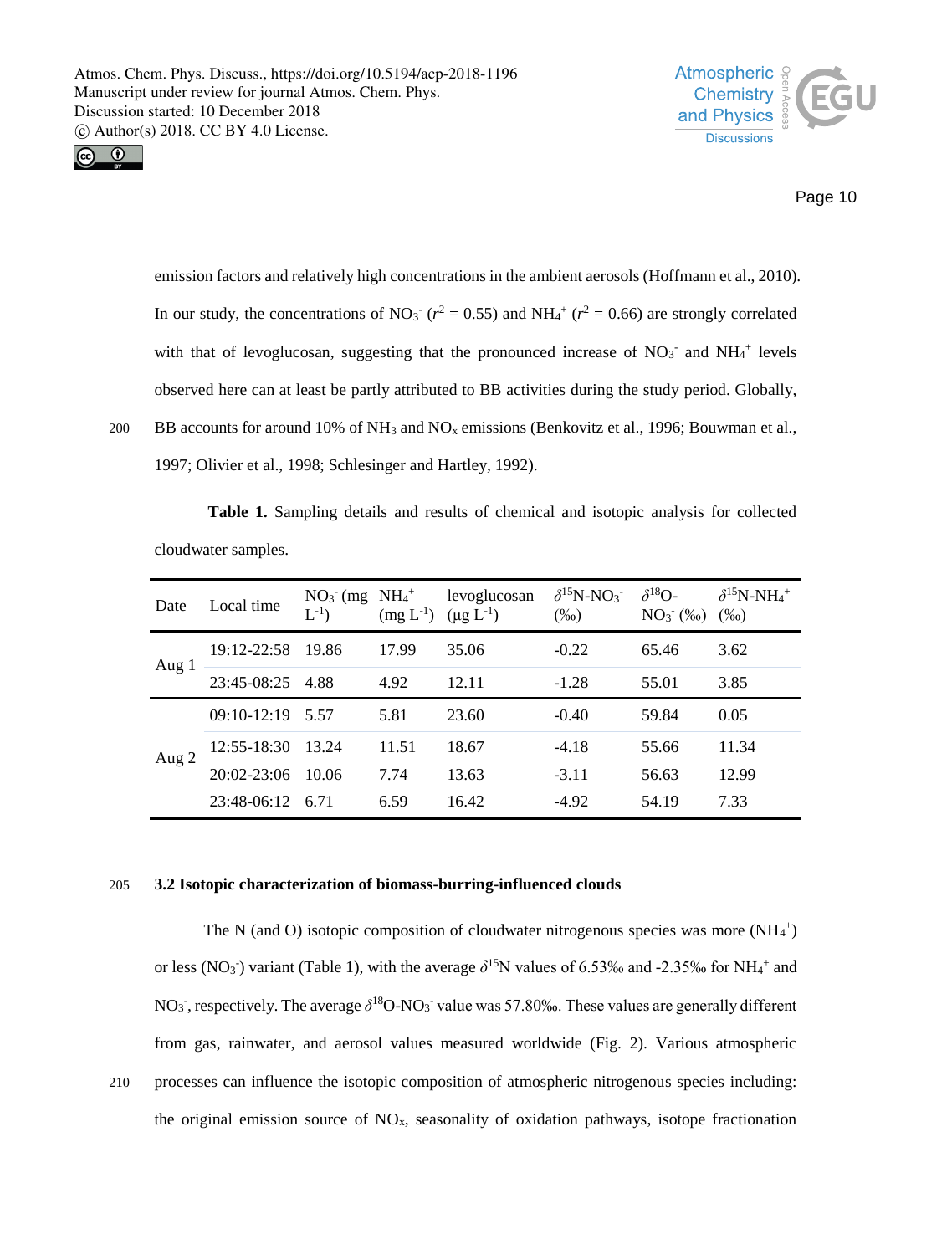



Page 11

during transport, partitioning between wet and dry components, and spatial gradients in atmospheric chemistry (Elliott et al., 2007; Hastings et al., 2003). These aspects may affect the  $\delta^{15}$ N and  $\delta^{18}$ O values differentially. For example, the  $\delta^{15}$ N of atmospheric NO<sub>3</sub> retains spatial changes in the original NO<sub>x</sub> signature quite well, in contrast to the  $\delta^{18}O$ . On the other hand, the *δ* <sup>18</sup>O most strongly depends on the oxidation chemistry and formation pathway in the atmosphere (see below).

At present, there are no other reports on the isotope ratios of  $NO<sub>3</sub>$  and  $NH<sub>4</sub>$  in cloudwater, and a comparison is possible only with isotope data from precipitation and aerosol N. In Fig. 2a,

- 220 N isotopic differences for NO<sub>x</sub> sources are greater (35‰), than for  $\delta^{18}$ O-NO<sub>x</sub>. In fact, the oxygen isotope signature of  $NO<sub>x</sub>$  is mainly determined by chemistry rather than by the source (see discussion below), and thus,  $\delta^{18}O$  measurements cannot be used to address the uncertainty of the NO<sub>x</sub> sources that may remain when just looking at  $\delta^{15}N$  values alone. For cloudwater, the observed  $\delta^{15}$ N and  $\delta^{18}$ O values of NO<sub>3</sub><sup>-</sup> (the secondary product of NO<sub>x</sub>) overlap with that of precipitation
- 225 and particulate matter, suggesting that there is a link between different scavenging processes of atmospheric pollutants. As shown in Fig. 2b, the  $\delta^{15}N$  values of aerosol NH<sub>4</sub><sup>+</sup> are systematically higher than that of NH<sub>3</sub>. Significant  $\varepsilon_N$  during the conversion of gas to aerosol (up to 33‰) has been proposed to alter the  $\delta^{15}N$  values during the transformation of the source (NH<sub>3</sub>) to the sink (particulate NH<sub>4</sub><sup>+</sup>). Indeed, our compilation of previous results (Fig. 2b) reveals that particulate
- 230 NH<sub>4</sub><sup>+</sup> (particularly in the coarse aerosol fraction) is more enriched in <sup>15</sup>N than NH<sub>3</sub> (by > 23‰ on average), as well as NH<sup>4</sup> + in precipitation (by 18‰ on average). This can most likely be attributed to the preferential absorption  $14N-NH_3$  associated with washout during precipitation. However, no significant difference in the  $\delta^{15}N\text{-}NH_4$ <sup>+</sup> exists between fine particles (PM<sub>2.5</sub>) and cloudwater,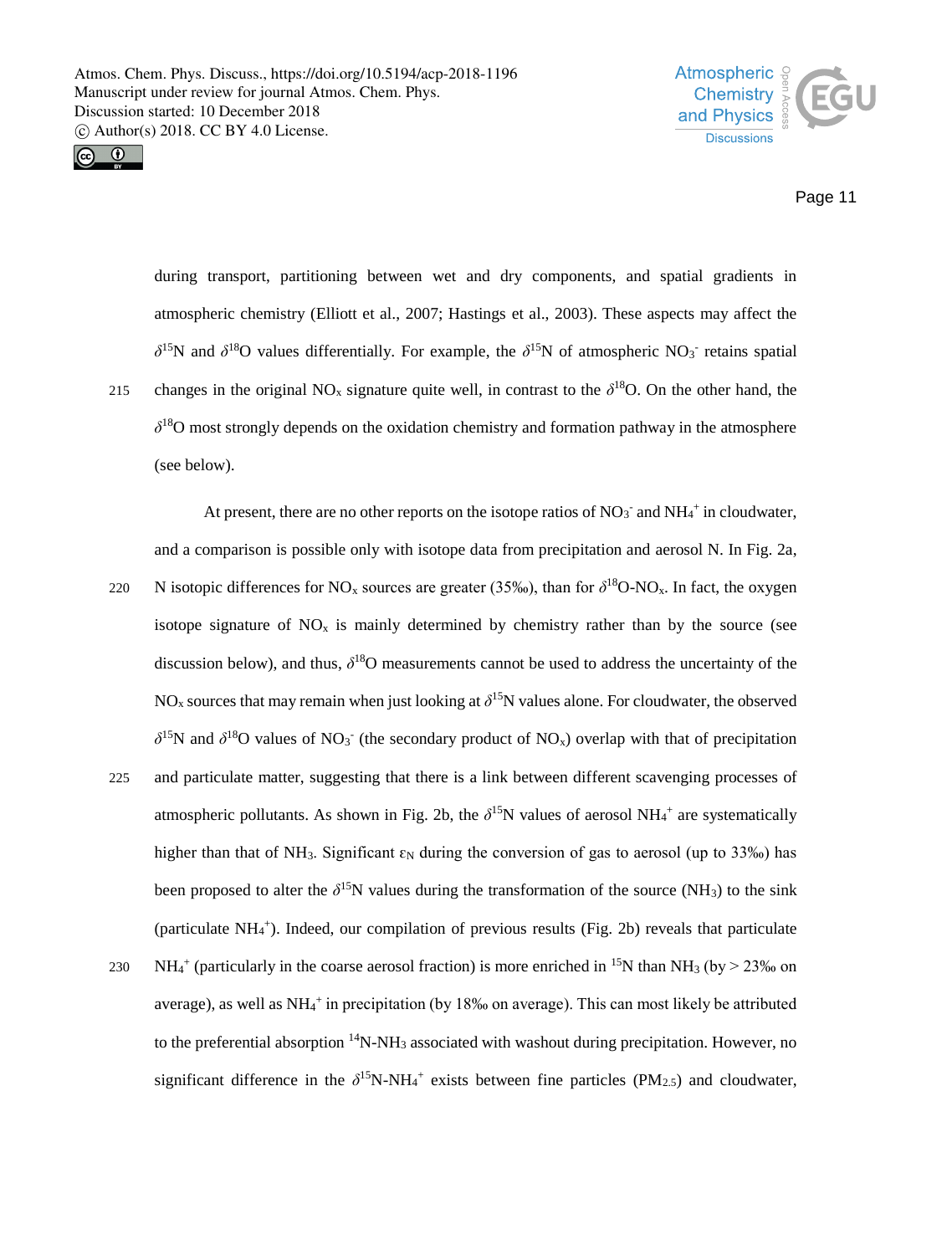



Page 12

indicating that NH<sub>4</sub><sup>+</sup> in cloudwater is primarily derived from particulate NH<sub>4</sub><sup>+</sup> instead of NH<sub>3</sub>

#### 235 absorption.



**Figure 2. (a) Observed range of typical**  $\delta^{18}$ **O and**  $\delta^{15}$ **N values of NO<sub>3</sub><sup>-</sup> and NO<sub>x</sub> for different** sources (adapted from Fenech et al. (2012)). The red squares represent nitrate isotope data in cloudwater (this study). (**b**) The 25<sup>th</sup> percentiles, median and 75<sup>th</sup> percentiles for the  $\delta^{15}N$  values 240 of the ambient NH<sup>3</sup> (Chang et al., 2016; Felix et al., 2013; Savard et al., 2018; Smirnoff et al., 2012) and NH<sup>4</sup> + in precipitation (Fang et al., 2011; Leng et al., 2018; Yang et al., 2014; Zhang et al., 2008), cloudwater (this study),  $PM_{2.5}$  (particulate matter with aerodynamic diameter less than 2.5 μm; (Lin et al., 2016; Park et al., 2018; Proemse et al., 2012; Smirnoff et al., 2012), and TSP (particulate matter with aerodynamic diameter less than 100 μm (Kundu et al., 2010; Savard et al., 245 2018; Yeatman et al., 2001) are shown.

# **3.3 Isotope-based assessment of the sources and formation of nitrogenous species in clouds**

Using the MixSIR model, the relative contribution of four  $NH<sub>3</sub>$  sources to  $NH<sub>4</sub><sup>+</sup>$  can be calculated, based on the isotope data of ambient  $\delta^{15}N-NH_4^+$ , and considering the N fractionation and prior information on the site. As upper limit for the N isotope enrichment factor associated 250 with the conversion of NH<sub>3</sub> to NH<sub>4</sub><sup>+</sup> ( $\varepsilon_{NH_4^+ - NH_3}$ ), we assumed 33‰ when using MixSIR, but also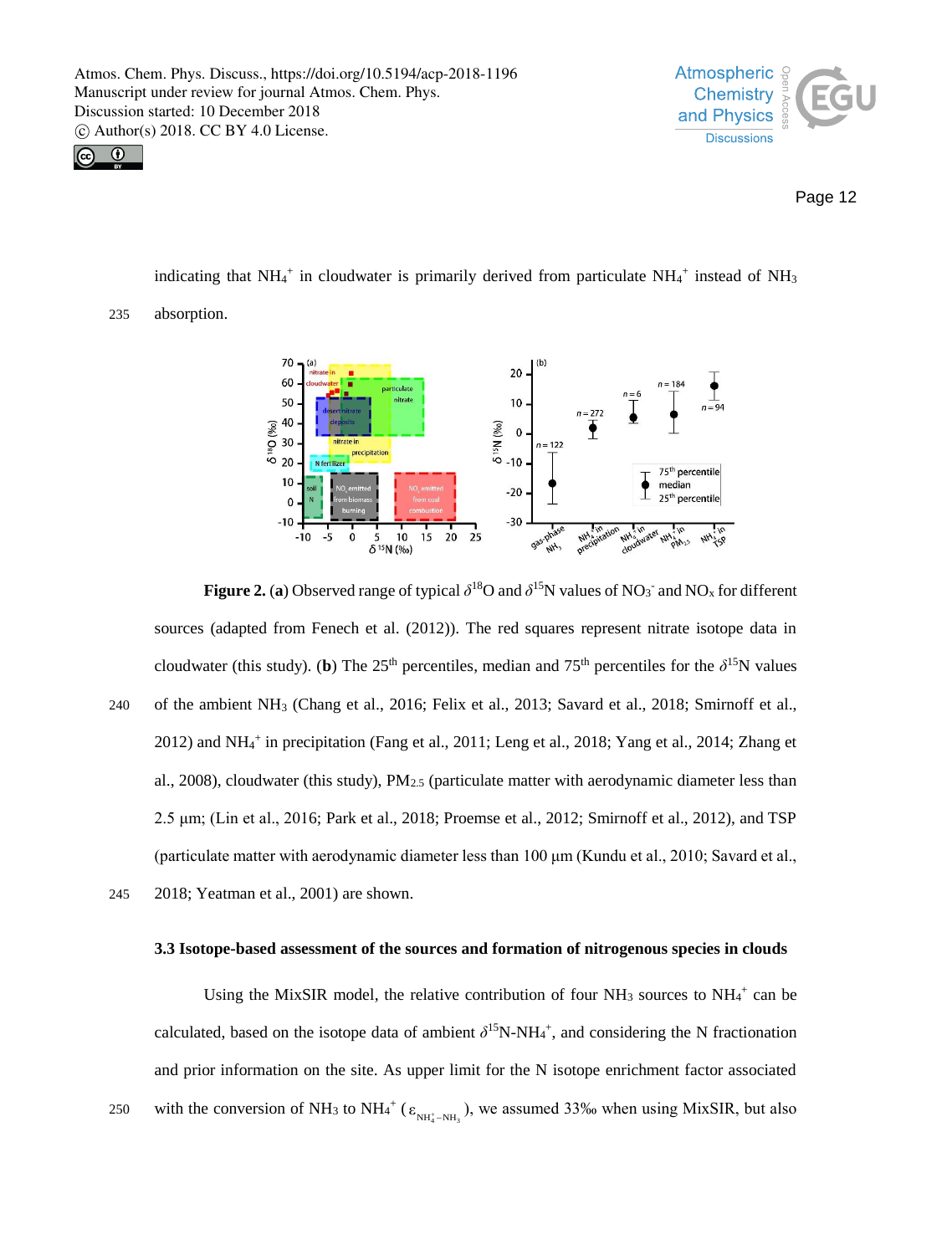



Page 13

considered lower values for  $\varepsilon_{NH_4^* - NH_3}$  (Fig. 3a) (given the conflicting evidence with regards to  $\varepsilon_{NH_4^* - NH_3}$ ; e.g., Deng et al., 2018; Li et al., 2012). Dependent of the choice for  $\varepsilon_{NH_4^* - NH_3}$  (between 0‰ to 33‰ proposed by Heaton et al. (1997)) the relative contribution of biomass burning, fertilizer application, and livestock breeding to  $NH_4^+$  in cloudwater ranges from 25.9% to 85.4%, 255 5.9% to 37.0%, and 8.7% to 85.4%, respectively. Irrespective of the uncertainty related to  $\varepsilon_{NH_4^* - NH_3}$ , it is evident that biomass burning represents an important NH<sub>3</sub> source, validating our isotope approach. Our sampling site was located in the North China Plain, also known as the granary of China. Although non-agricultural  $NH_3$  emissions like on-road traffic are important in the urban atmosphere (Chang et al., 2016), their contribution must be considered insignificant with respect 260 to fertilizer application and livestock breeding in this region (Kang et al., 2016). Besides, coalbased heating in China is suspended during summertime, and coal combustion has been demonstrated to be a minor contributor of total NH<sup>3</sup> emissions (Li et al., 2016a). Hence the partitioning between the three main NH<sup>3</sup> sources appears plausible. Moreover, existing emission inventory data confirm that the ratio of NH<sup>3</sup> emissions in North China Plain from livestock 265 breeding (1658 kt) and fertilizer application (1413 kt) was 1.17 (Zhang et al., 2010), which is very close to our estimate (between 0.98 and 1.14) when  $\varepsilon_{NH_4^+ - NH_3} \ge 25\%$ . For a  $\varepsilon_{NH_4^+ - NH_3}$  range that we consider most plausible (i.e. between  $25\%$  and  $33\%$ ), the relative cloudwater NH<sub>4</sub><sup>+</sup> source partitioning between biomass burning, fertilizer application, and livestock is 32.9  $\pm$ 4.6%, 32.9  $\pm$ 3.0%, and  $34.2 \pm 1.6$ %, respectively (indicated as red square in Fig. 3a).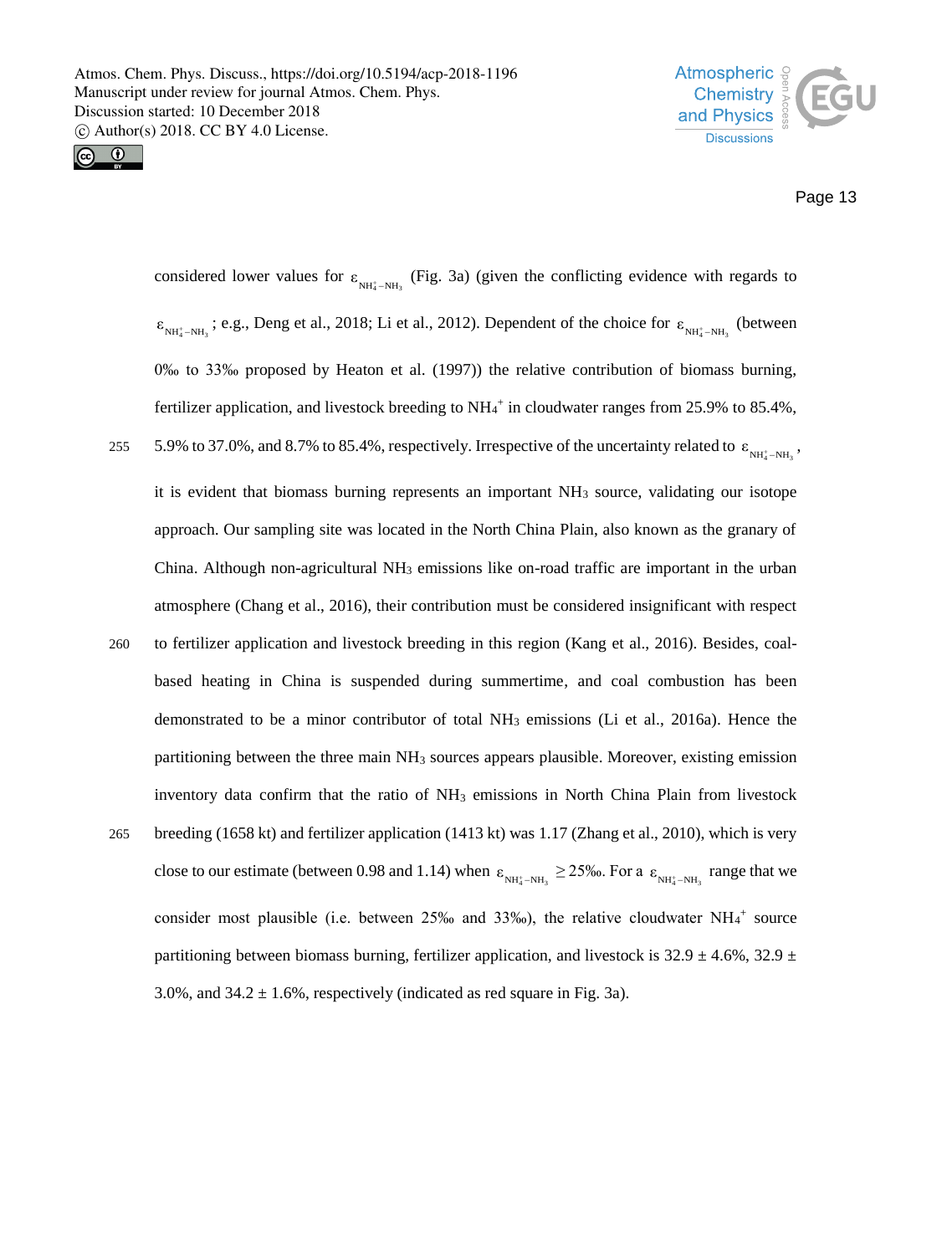



270

# Page 14



**Figure 3.** (a) Source partitioning estimates for  $NH_4$ <sup>+</sup> in cloudwater as a function of  $\epsilon_{NH_3 \to NH_4^+}$ . The red square highlights the best-guess estimates based on  $\epsilon_{NH_4^+ \to NH_3} \ge 25\%$ <sub>0</sub>). (**b**) Whisker plot of the N fractionation for the conversation of NO<sub>x</sub> to NO<sub>3</sub><sup>-</sup> ( $\varepsilon_{_{NO_3^--NO_x}}$ ) calculated by the computational quantum chemistry (CQC) module. The upper line, dot, and bottom line indicate the 25th percentile, median, and 75th 275 percentile, respectively. Refer to Table 1 for sample ID. (**c**) Overall contribution of various  $NO<sub>x</sub>$  sources to  $NO<sub>3</sub>$  in cloudwater as estimated by the MixSIR model. (d) Overall contribution of the two dominant pathways to NO<sub>3</sub><sup>-</sup> formation in cloudwater, as estimated by the MixSIR model.

The CQC module in MixSIR has been proven a robust tool to quantify the N isotope 280 enrichment factor during  $NO_x-NO_3$ <sup>-</sup> conversion ( $\epsilon_{NO_3^--NO_x}$ ) (e.g., Zong et al., 2017, Chang et al., 2018). Cloudwater sample-based data from this study reveal that  $\varepsilon_{NO_3^- - NO_x}$  values fall into a small *x* range (5.21‰ to 5.98‰) (Fig. 3b), suggesting robust isotope effects during the N isotopic exchange reactions. Knowing  $\varepsilon_{NO_3^- - NO_x}$ , the overall contribution of various NO<sub>x</sub> sources to NO<sub>3</sub> in cloudwater can be estimated (Fig. 3c). As was expected, biomass burning was the largest 285 contributor (28.2  $\pm$  2.7%), followed by on-road traffic (27.1  $\pm$  2.2%), coal combustion (26.8  $\pm$ 3.4%), and biogenic soil (17.9  $\pm$  3.9%). The fundamental importance of biomass burning-emitted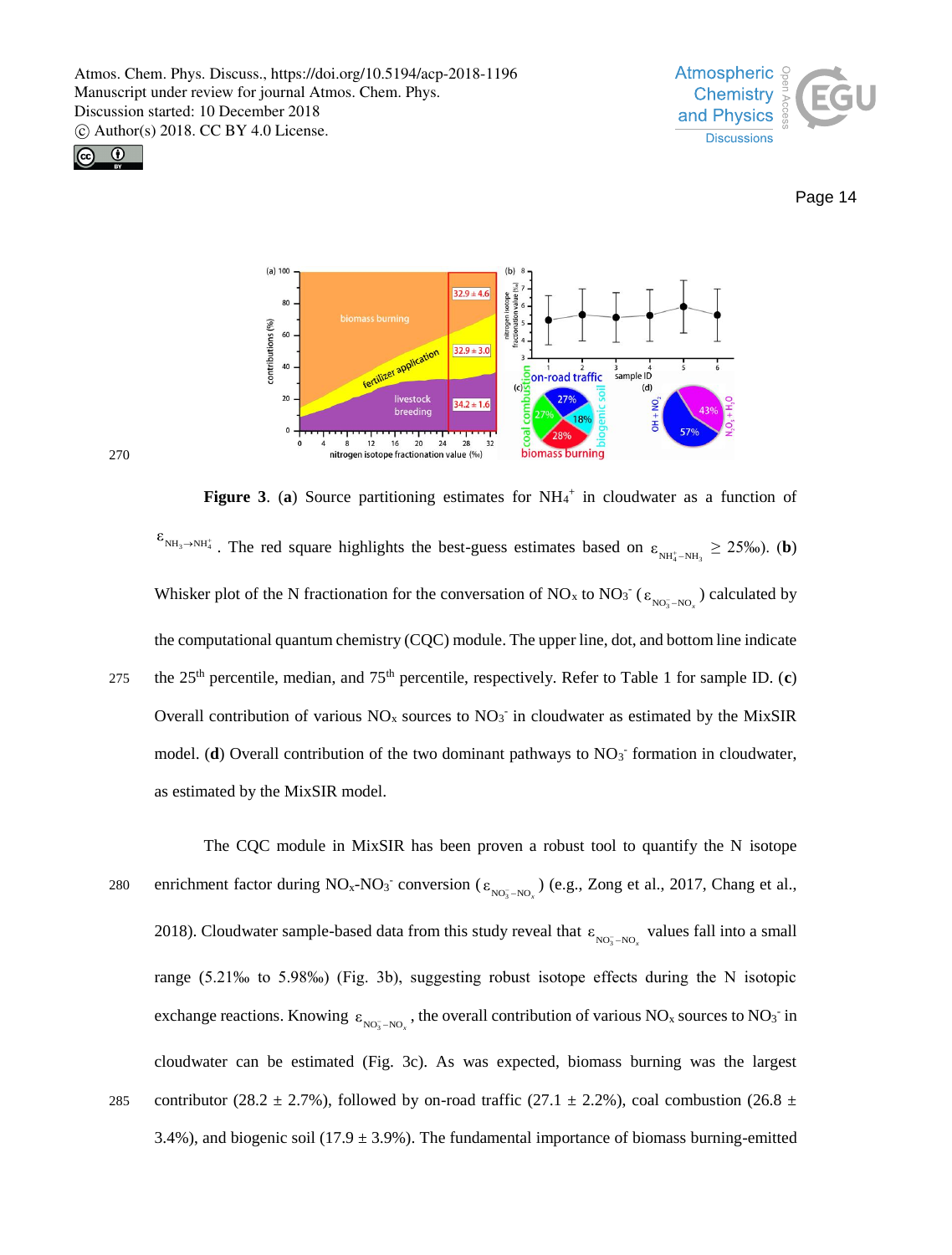



Page 15

 $NO<sub>x</sub>$  to  $NO<sub>3</sub>$  in cloudwater is supported by the observed correlation between the concentrations of levoglucosan and biomass burning-derived  $NO<sub>3</sub><sup>-</sup> (r<sup>2</sup> = 0.66)$ . The average contribution ratio of coal combustion and on-road transportation to  $NO<sub>x</sub>$  emissions in our study (0.99) is slightly lower than 290 that calculated from regional emission inventories  $(9.0 \text{ Tg}/7.4 \text{ Tg} = 1.22)$  (Zhao et al., 2013). The apparent difference is likely real, and reflects the fact that  $NO<sub>x</sub>$  emissions by anthropogenic activities changed significantly since 2010: a 17% total emission decrease between 2010 and 2017 can primarily be attributed to upgraded emission standards and new "ultra-low emission" techniques in the coal-fired power plant sector, given that traffic-emitted  $NO<sub>x</sub>$  likely increased as 295 a consequence of the continuous expansion of auto trade market during the last decade (Chang et al., 2018). In turn, our source partitioning estimate probably reflects the most updated status of  $NO<sub>x</sub>$  emissions in China, where transportation-related  $NO<sub>x</sub>$  emissions have reached levels that are comparable to  $NO<sub>x</sub>$  emissions by coal combustion. In this regard, our study demonstrates that Bayesian-based isotopic mixing modeling can be an effective and timely approach to track rapid

300 emissions changes of  $NO<sub>x</sub>$  in a fast developing country like China.

The O isotope fractionation during the conversion of  $NO<sub>x</sub>$  to  $HNO<sub>3</sub>/NO<sub>3</sub>$ 

 $(\epsilon^{c_0(N_{O_x} \leftrightarrow N_{O_3})} / \epsilon^{c_0(N_{O_x} \leftrightarrow N_{O_3})})$  involves two oxidation pathways

$$
\varepsilon_{O(NO_x \leftrightarrow NO_3^-)} = \varepsilon_{O(NO_x \leftrightarrow HNO_3)} = \gamma \times \varepsilon_{O(NO_x \leftrightarrow NO_3^-)_{OH}} + (1 - \gamma) \times \varepsilon_{O(NO_x \leftrightarrow pNO_3^-)_{H_2O}}
$$
  
=  $\gamma \times \varepsilon_{O(NO_x \leftrightarrow HNO_3)_{OH}} + (1 - \gamma) \times \varepsilon_{O(NO_x \leftrightarrow HNO_3)_{H_2O}}$  (1)

where *γ*/(1-*γ*) represents the contribution ratio of the isotope fractionation associated with 305 the formation of HNO<sub>3</sub>/NO<sub>3</sub> through the "OH+NO<sub>2</sub>" pathway ( ${}^{\epsilon_{O\left(NO_x \leftrightarrow NO_3\right)_{OH}}}$ ) and the hydrolysis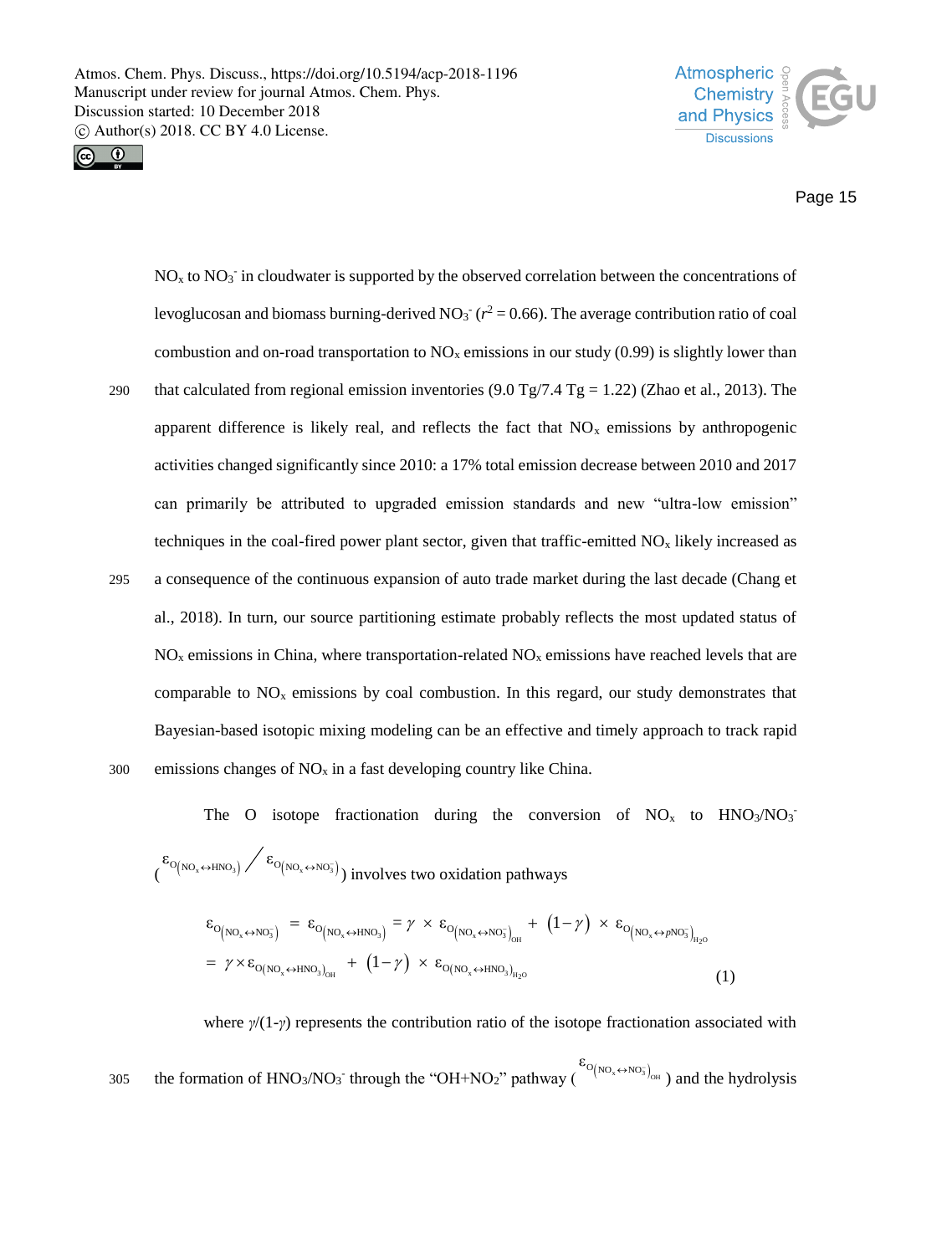



Page 16

of dinitrogen pentoxide  $(N_2O_5)$  (  $e_{O(NO_x \leftrightarrow NO_3^-)_{H_2O}}$ ), respectively. The  $\delta^{18}O$  value of HNO<sub>3</sub> produced

by the former process reflects the O atom partitioning of  $2/3$  O<sub>3</sub> and  $1/3$  OH:

$$
\varepsilon_{O_{(NO_x \leftrightarrow NO_3^-)_{OH}}} = \varepsilon_{O(NO_x \leftrightarrow HNO_3)_{OH}} = \frac{2}{3} \varepsilon_{O(NO_2 \leftrightarrow HNO_3)_{OH}} + \frac{1}{3} \varepsilon_{O(NO \leftrightarrow HNO_3)_{OH}}
$$
  
=\frac{2}{3} \left[ \frac{1000(^{18} \alpha\_{NO\_2/NO} - 1)(1 - f\_{NO\_2})}{(1 - f\_{NO\_2}) + (^{18} \alpha\_{NO\_2/NO} \times f\_{NO\_2})} + (\delta^{18} O-NO\_x) \right] +  

$$
\frac{1}{3} \left[ (\delta^{18} O-H_2 O) + 1000(^{18} \alpha_{OH/H_2O} - 1) \right]
$$
(2)

As for the  $\delta^{18}$ O value of HNO<sub>3</sub> formed during hydrolysis of N<sub>2</sub>O<sub>5</sub>, 5/6 of the O atoms is 310 derived from O<sup>3</sup> and 1/6 from OH (Hastings et al., 2003):

$$
\epsilon_{O(NO_x \leftrightarrow NO_3)_{H_2O}} = \epsilon_{O(NO_x \leftrightarrow HNO_3)_{H_2O}} = \frac{5}{6} (\delta^{18}O - N_2O_5) + \frac{1}{6} (\delta^{18}O - H_2O) \tag{3}
$$

where  $f_{NO_2}$  refers to the fraction of NO<sub>2</sub> in the total NO<sub>x</sub> pool. Values for  $f_{NO_2}$  vary between 0.2 and 0.95 (Walters and Michalski, 2015).  $\delta^{18}$ O-X is the O isotopic composition of X. The range of  $\delta^{18}O$ -H<sub>2</sub>O can be approximated using an estimated tropospheric water vapor  $\delta^{18}O$ 315 range of -25‰-0‰ (Zong et al., 2017). The  $\delta^{18}O$  of NO<sub>2</sub> and N<sub>2</sub>O<sub>5</sub> varies between 90‰ and 122‰

(Zong et al., 2017). <sup>18</sup> $\alpha_{NO_2/NO}$  and <sup>18</sup> $\alpha_{OH/H_2O}$  represent the equilibrium O isotope fractionation factor between NO<sup>2</sup> and NO, and OH and H2O, respectively, which is temperature-dependent

$$
1000(^{\mathrm{m}}\alpha_{\mathrm{XY}}-1) = \frac{A}{T^4} \times 10^{10} + \frac{B}{T^3} \times 10^8 + \frac{C}{T^2} \times 10^6 + \frac{D}{T} \times 10^4 \tag{4}
$$

where A, B, C, and D are experimental constants over the temperature range of 150-450 K. 320 Based on Equations 1-4 and measured values for  $\delta^{18}O-NO_3$  of cloudwater, a Monte Carlo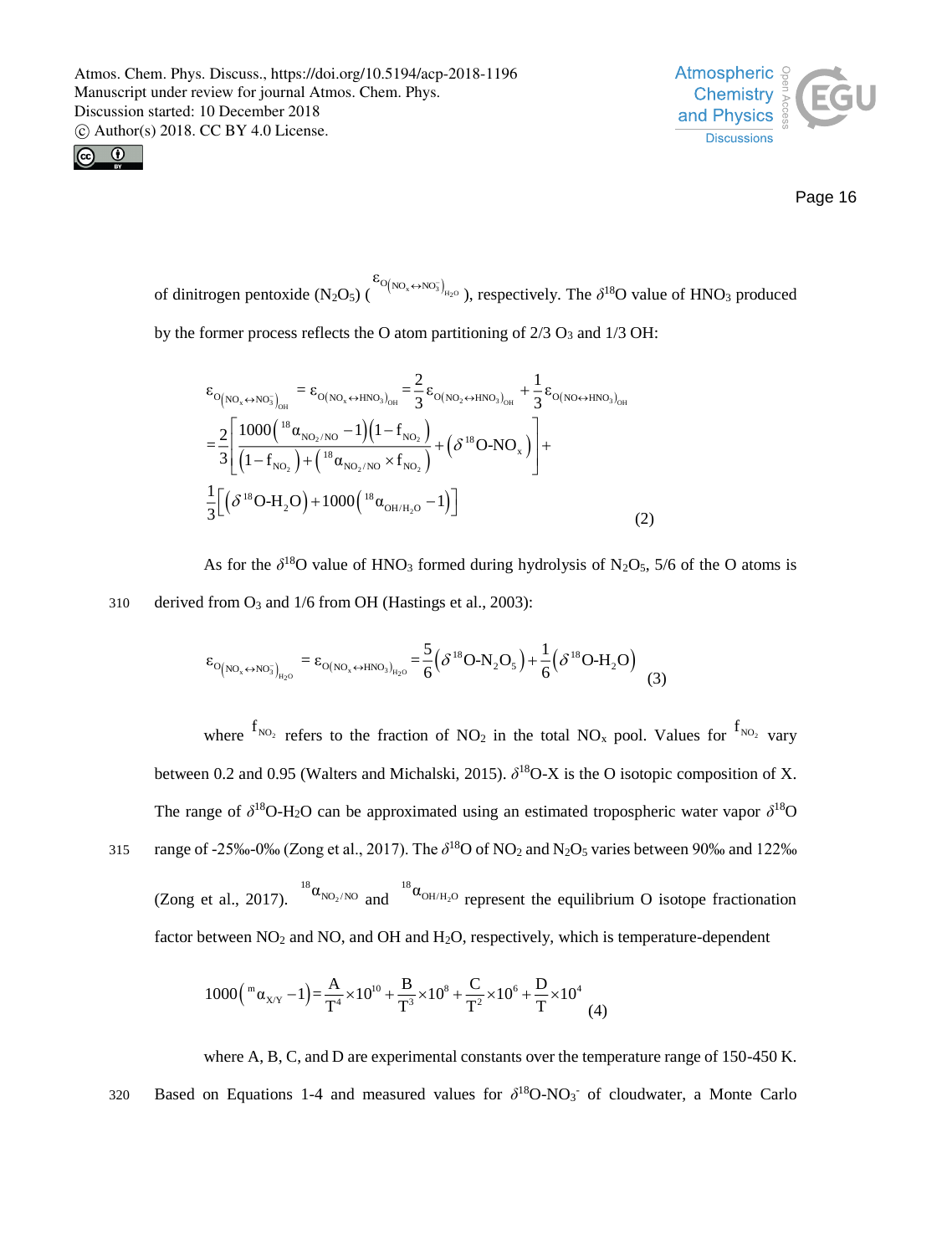



Page 17

simulation was performed to generate 10000 feasible solutions. The error between predicted and measured  $\delta^{18}$ O was less than 0.5‰.

Using the measured  $\delta^{18}O$  and equations 1-4 (and the assumptions above), we can calculate *γ*, and the relative importance of the two oxidation pathways of NO<sub>3</sub><sup>-</sup> formation (Fig. 3d). On 325 average, 57% NO<sub>3</sub> formation can be attributed to the "NO<sub>2</sub> + OH" pathway, and 43% to the "N<sub>2</sub>O<sub>5</sub>  $+ H<sub>2</sub>O$ " pathway. In the low-latitude regions, where atmospheric OH concentrations are highest, particulate NO<sub>3</sub><sup>-</sup> production via the "NO<sub>2</sub> + OH" pathway predominates (up to 87%) (Alexander et al., 2009). Sampling during summertime, oxidation of NO<sup>2</sup> through OH was expected to be the dominant pathway of nitrate formation, in accordance with observations from the subtropics 330 (Hastings et al., 2003). However, our results highlight that  $N_2O_5$  hydrolysis can be an almost equally important process as the oxidization of  $NO<sub>2</sub>$  with OH with regards to the  $NO<sub>3</sub>$ <sup>-</sup> formation

in cloudwater (Wang et al., 2017b).

#### **4 Conclusions**

For the first time, we measured the isotopic composition of nitrogenous species in 335 cloudwater at the summit of Mt. Tai during a long-lasting biomass burning event, in order to investigate the sources and process involved in cloudwater NO<sub>3</sub><sup>-</sup>/NH<sub>4</sub><sup>+</sup> formation, and in turn to test our isotope-balance approach to constrain N source partitioning in cloudwater. Using a Bayesian isotope mixing model, the  $\delta$ <sup>15</sup>N-based estimates confirm that at least transiently biomass burning related  $NH<sub>3</sub>$  and  $NO<sub>x</sub>$  emissions is a major source of cloudwater N. Moreover, our data are 340 in accordance with regional emission inventories for both  $NH_3$  and  $NO_x$ , validating the Bayesian isotope mixing model approach. Based on cloud water nitrate  $\delta^{18}O$  measurements, the reaction of NO<sup>2</sup> with OH turned out to be the dominant pathway to form cloud nitrate, yet the contribution from the heterogeneous hydrolysis of  $N_2O_5$  to  $NO_3$  is almost equally important. Our study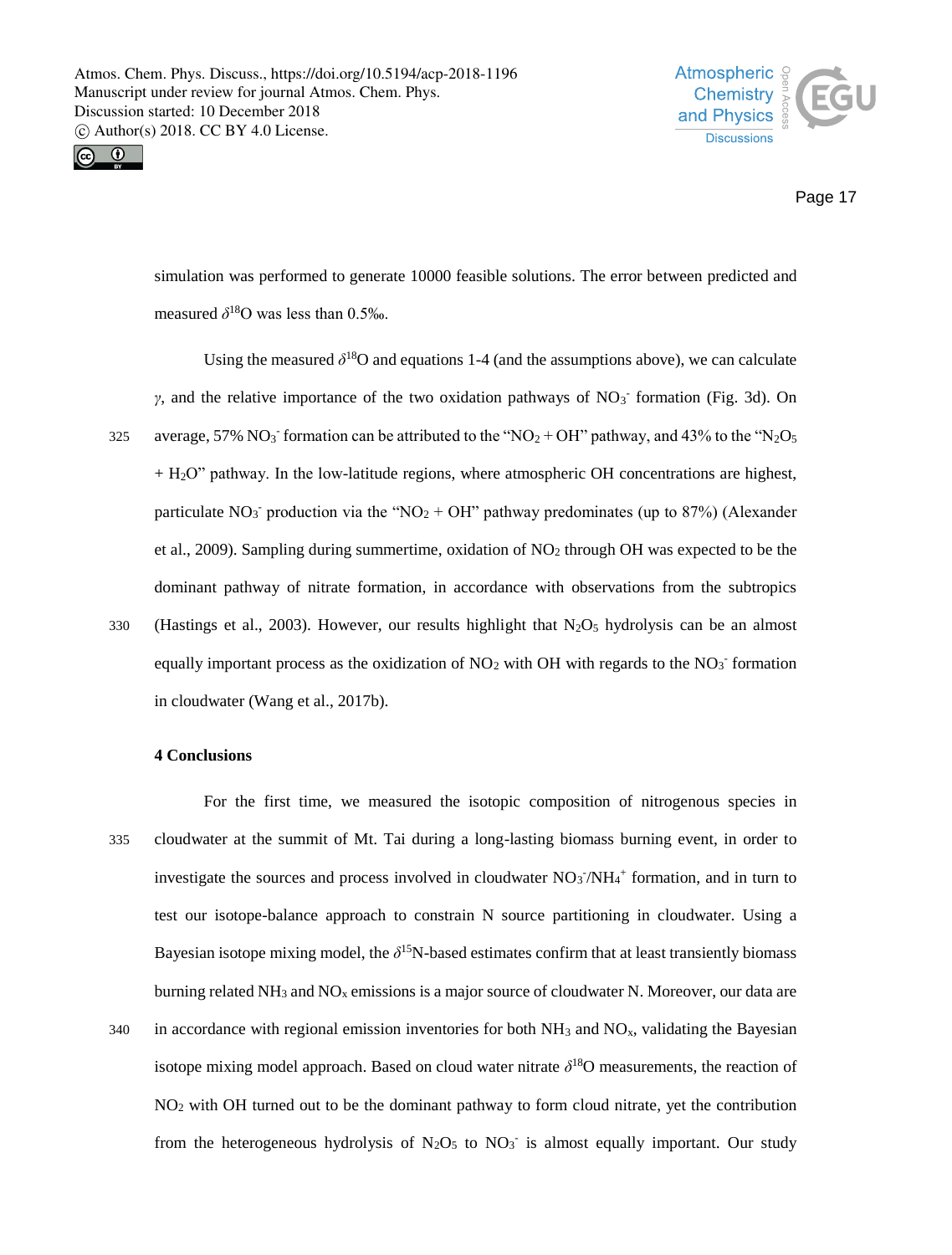



Page 18

- underscores the value of cloud-water dissolved inorganic nitrogen isotopes as carrier of 345 quantitative information on regional  $NO<sub>x</sub>$  emissions. It sheds light on the origin and production pathways of nitrogenous species in clouds and emphasizes the importance of BB-derived nitrogenous species as cloud condensation nuclei in China's troposphere. Moreover, it highlights the rapid evolution of  $NO<sub>x</sub>$  emissions in China. Despite an overall reduction in total anthropogenic  $NO<sub>x</sub>$  emission due to effective emission control actions and stricter emission standards for vehicles,
- 350 the relative contribution of transportation to total  $NO<sub>x</sub>$  emissions has increased over the last decade and may already have exceeded emissions from the power sector.

#### **Data availability**

All data used to support the conclusion are presented in this paper. Additional data are available upon request. Please contact the corresponding authors (Yanlin Zhang 355 (dryanlinzhang@outlook.com) and Jianmin Chen (jmchen@fudan.edu.cn)).

#### **Acknowledgments**

This study was supported by the National Key R&D Program of China (Grant no. 2017YFC0212700, task 1 and 4), National Natural Science Foundation of China (Grant nos. 41705100, 91644103), the Provincial Natural Science Foundation of Jiangsu (Grant nos.

360 BK20180040, BK20170946), University Science Research Project of Jiangsu Province (17KJB170011), the University of Basel research funds, the Priority Academic Program Development of Jiangsu Higher Education Institutions (PAPD), and through Program for Changjiang Scholars and Innovative Research Team in University of Ministry of Education of China (PCSIRT).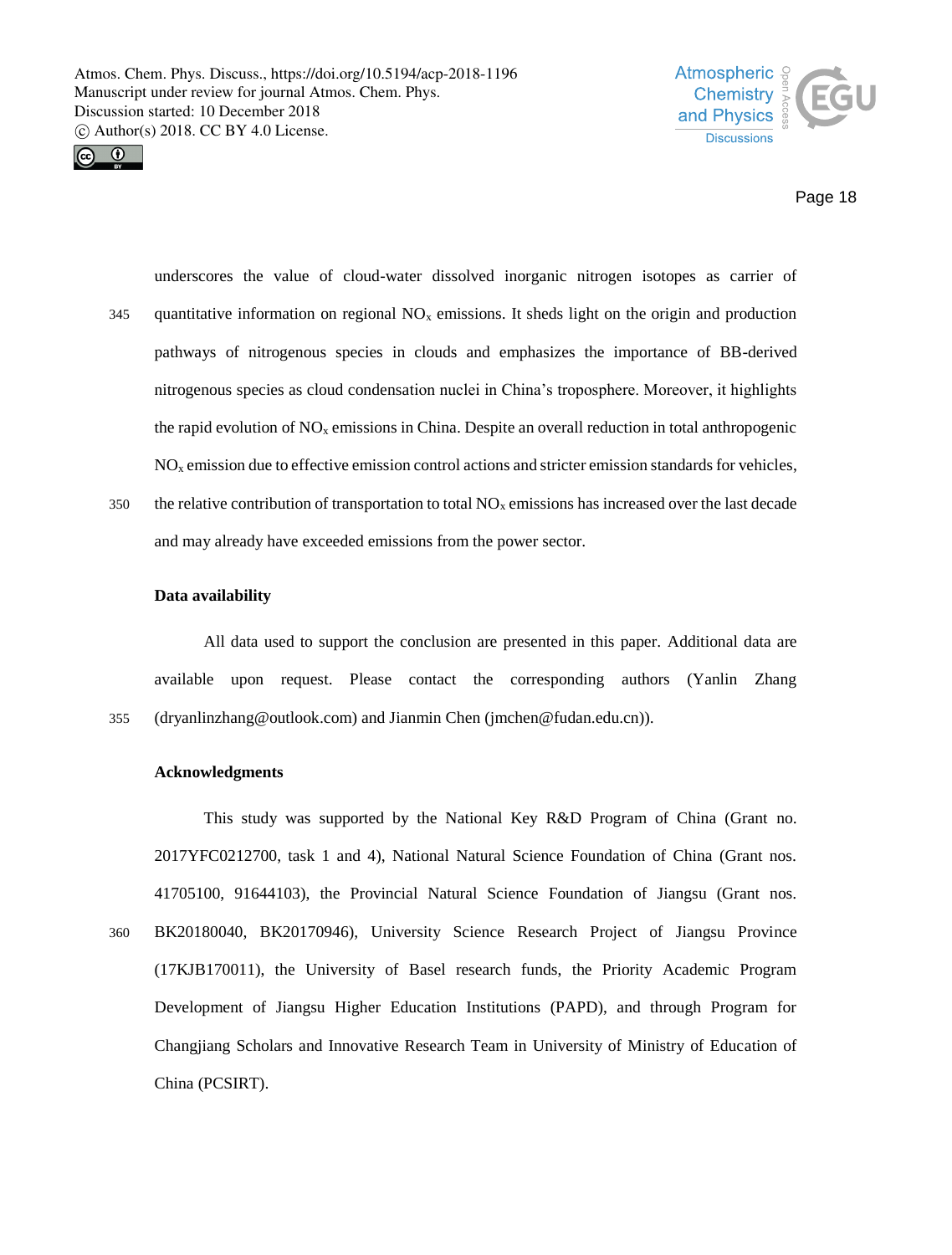



Page 19

#### 365 **References**

- Alexander, B., Hastings, M. G., Allman, D. J., Dachs, J., Thornton, J. A., and Kunasek, S. A.: Quantifying atmospheric nitrate formation pathways based on a global model of the oxygen isotopic composition  $(\Delta^{17}O)$  of atmospheric nitrate, Atmos. Chem. Phys., 9, 5043-5056, https://doi.org/10.5194/acp-9-5043-2009, 2009.
- 370 Anenberg, S. C., Miller, J., Minjares, R., Du, L., Henze, D. K., Lacey, F., Malley, C. S., Emberson, L., Franco, V., Klimont, Z., Heyes, C.: Impacts and mitigation of excess diesel-related  $NO<sub>x</sub>$ emissions in 11 major vehicle markets. Nature, 545, 467-471, 2017.
- Balasubramanian, S., Koloutsou-Vakakis, S., McFarland, D. M., Rood, M. J.: Reconsidering emissions of ammonia from chemical fertilizer usage in Midwest USA, J. Geophys. Res., 375 120, 6232-6246, 2015.
	- Benkovitz, C. M., Scholtz M. T., Pacyna J., Tarrasón L., Dignon J., Voldner E. C., Spiro P. A., Logan J. A., and Graedel T. E.: Global gridded inventories of anthropogenic emissions of sulfur and nitrogen, J. Geophys. Res., 101, 29239-29253, https://doi.org/10.1029/96JD00126, 1996.
- 380 Boone, E. J., Laskin, A., Laskin, J., Wirth, C., Shepson, P. B., Stirm, B. H., and Pratt, K. A.: Aqueous processing of atmospheric organic particles in cloud water collected via aircraft sampling, Environ. Sci. Technol., 49, 8523-8530, https://doi.org/10.1021/acs.est.5b01639, 2015.
- Bouwman, A., Lee, D., Asman, W., Dentener, F., Van Der Hoek, K., and Olivier, J.: A global 385 high‐resolution emission inventory for ammonia, Global Biogeochem. Cy., 11, 561-587, https://doi.org/10.1029/97GB02266, 1997.
- Cao, F., Zhang, S. C., Kawamura, K., and Zhang, Y. L.: Inorganic markers, carbonaceous components and stable carbon isotope from biomass burning aerosols in Northeast China, Sci. Total Environ., 572, 1244-1251, https://doi.org/10.1016/j.scitotenv.2015.09.099, 2016, 390 2016.
- Cao, F., Zhang, S. C., Kawamura, K., Liu, X., Yang, C., Xu, Z., Fan, M., Zhang, W., Bao, M., Chang, Y., Song, W., Liu, S., Lee, X., Li, J., Zhang, G., and Zhang, Y. L.: Chemical characteristics of dicarboxylic acids and related organic compounds in  $PM_{2.5}$  during biomass-burning and non-biomass-burning seasons at a rural site of Northeast China, 395 Environ. Pollut., 231, 654-662, https://doi.org/10.1016/j.envpol.2017.08.045, 2017.
	- Chang, Y. H., Liu, X., Deng, C., Dore, A. J., and Zhuang, G.: Source apportionment of atmospheric ammonia before, during, and after the 2014 APEC summit in Beijing using stable nitrogen isotope signatures, Atmos. Chem. Phys., 16, 11635-11647, https://doi.org/10.5194/acp-16- 11635-2016, 2016.
- 400 Chang, Y. H., Zhang, Y., Tian, C., Zhang, S., Ma, X., Cao, F., Liu, X., Zhang, W., Kuhn, T., and Lehmann, M. F.: Nitrogen isotope fractionation during gas-to-particle conversion of  $NO<sub>x</sub>$  to  $NO<sub>3</sub><sup>-</sup>$  in the atmosphere - implications for isotope-based  $NO<sub>x</sub>$  source apportionment, Atmos. Chem. Phys., 18, 11647-11661, https://doi.org/10.5194/acp-18-11647-2018, 2018.
- Chellman, N. J., Hastings, M. G., and McConnell, J. R.: Increased nitrate and decreased δ<sup>15</sup>N- $405$  NO<sub>3</sub><sup>-</sup> in the Greenland Arctic after 1940 attributed to North American oil burning, Cryosphere Discus, https://doi.org/10.5194/tc-2016-163, 2016.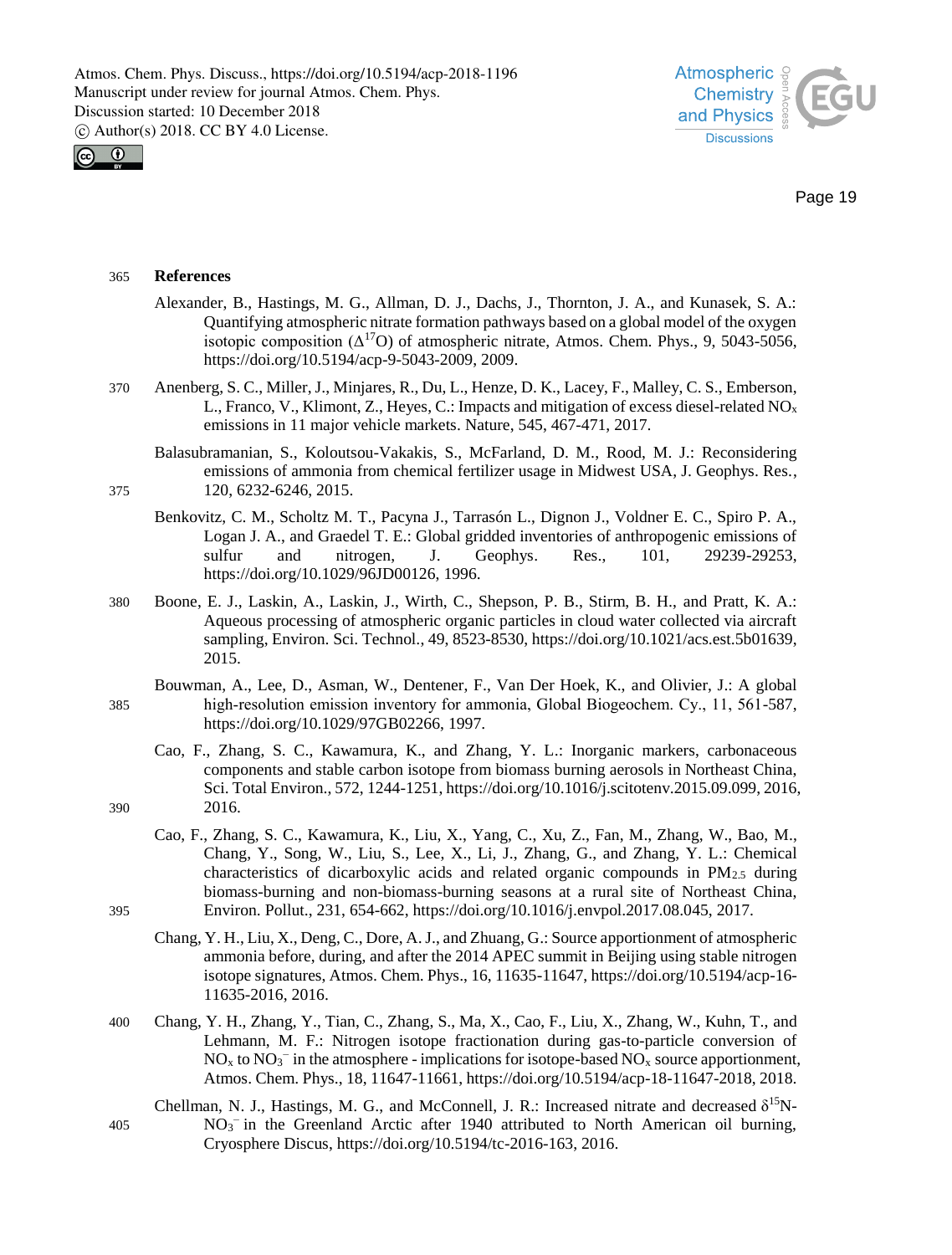

 $\odot$ 

- Chen, J. M., Li, C., Ristovski, Z., Milic, A., Gu, Y., Islam, M. S., Wang, S., Hao, J., Zhang, H., He, C., Guo, H., Fu, H., Miljevic, B., Morawska, L., Thai, P., Lam, Y. F., Pereira, G., Ding, A., Huang, X., and Dumka, U. C.: A review of biomass burning: Emissions and impacts 410 on air quality, health and climate in China, Sci. Total Environ., 579, 1000-1034, https://doi.org/10.1016/j.scitotenv.2016.11.025, 2017.
	- Chen, Y. C., Christensen, M. W., Stephens, G. L., and Seinfeld, J. H.: Satellite-based estimate of global aerosol-cloud radiative forcing by marine warm clouds, Nature Geosci., 7, 643, https://doi.org/10.1038/ngeo2214, 2014.
- 415 Crutzen, P. J., and Andreae, M. O.: Biomass burning in the tropics: Impact on atmospheric chemistry and biogeochemical cycles. Science, 250(4988), 1669-1678, https://doi.org/10.1126/science.250.4988.1669, 1990.
	- Demoz, B. B., Collett, J. L., and Daube, B. C.: On the Caltech active strand cloudwater collectors, Atmos. Res., 41, 47-62, https://doi.org/10.1016/0169-8095(95)00044-5, 1996.
- 420 Deng, Y., Li, Y., and Li, L.: Experimental investigation of nitrogen isotopic effects associated with ammonia degassing at 0-70 °C, Geochim. Cosmochim. Ac., 226, 182-191, https://doi.org/10.1016/j.gca.2018.02.007, 2018.
- Desyaterik, Y., Sun, Y., Shen, X., Lee, T., Wang, X., Wang, T., and Collett, J. L.: Speciation of "brown" carbon in cloud water impacted by agricultural biomass burning in eastern China, 425 J. Geophys. Res., 118, 7389-7399, https://doi.org/10.1002/jgrd.50561, 2013.
	- Duncan, B. N., Lamsal, L. N., Thompson, A. M., Yoshida, Y., Lu, Z., Streets, D. G., Hurwitz, M. M., Pickering, K. E.: A space-based, high-resolution view of notable changes in urban  $NO<sub>x</sub>$ pollution around the world (2005-2014), J. Geophys. Res., 121, 976-996, 2016.
- Elliott, E., Kendall, C., Wankel, S. D., Burns, D., Boyer, E., Harlin, K., Bain, D., and Butler, T.: 430 Nitrogen isotopes as indicators of  $NO<sub>x</sub>$  source contributions to atmospheric nitrate deposition across the Midwestern and northeastern United States, Environ. Sci. Technol., 41, 7661-7667, https://doi.org/10.1021/es070898t, 2007.
- Elliott, E. M., Kendall, C., Boyer, E. W., Burns, D. A., Lear, G. G., Golden, H. E., Harlin, K., Bytnerowicz, A., Butler, T. J., and Glatz, R.: Dual nitrate isotopes in dry deposition: Utility 435 for partitioning  $NO<sub>x</sub>$  source contributions to landscape nitrogen deposition, J. Geophys. Res., 114, https://doi.org/10.1029/2008jg000889, 2009.
- Fang, Y. T., Koba, K., Wang, X. M., Wen, D. Z., Li, J., Takebayashi, Y., Liu, X. Y., and Yoh, M.: Anthropogenic imprints on nitrogen and oxygen isotopic composition of precipitation nitrate in a nitrogen-polluted city in southern China, Atmos. Chem. Phys., 11, 1313-1325, 440 https://doi.org/10.5194/acp-11-1313-2011, 2011.
	- Felix J. D., and E. M. Elliott.: The agricultural history of human-nitrogen interactions as recorded in ice core  $15N-NO_3$ Geophys. Res. Lett., 40, 1642-1646, https://doi.org/10.1002/grl.50209, 2013.
- Felix, J. D., and Elliott, E. M.: Isotopic composition of passively collected nitrogen dioxide 445 emissions: Vehicle, soil and livestock source signatures, Atmos. Environ., 92, 359-366, https://doi.org/10.1016/j.atmosenv.2014.04.005, 2014.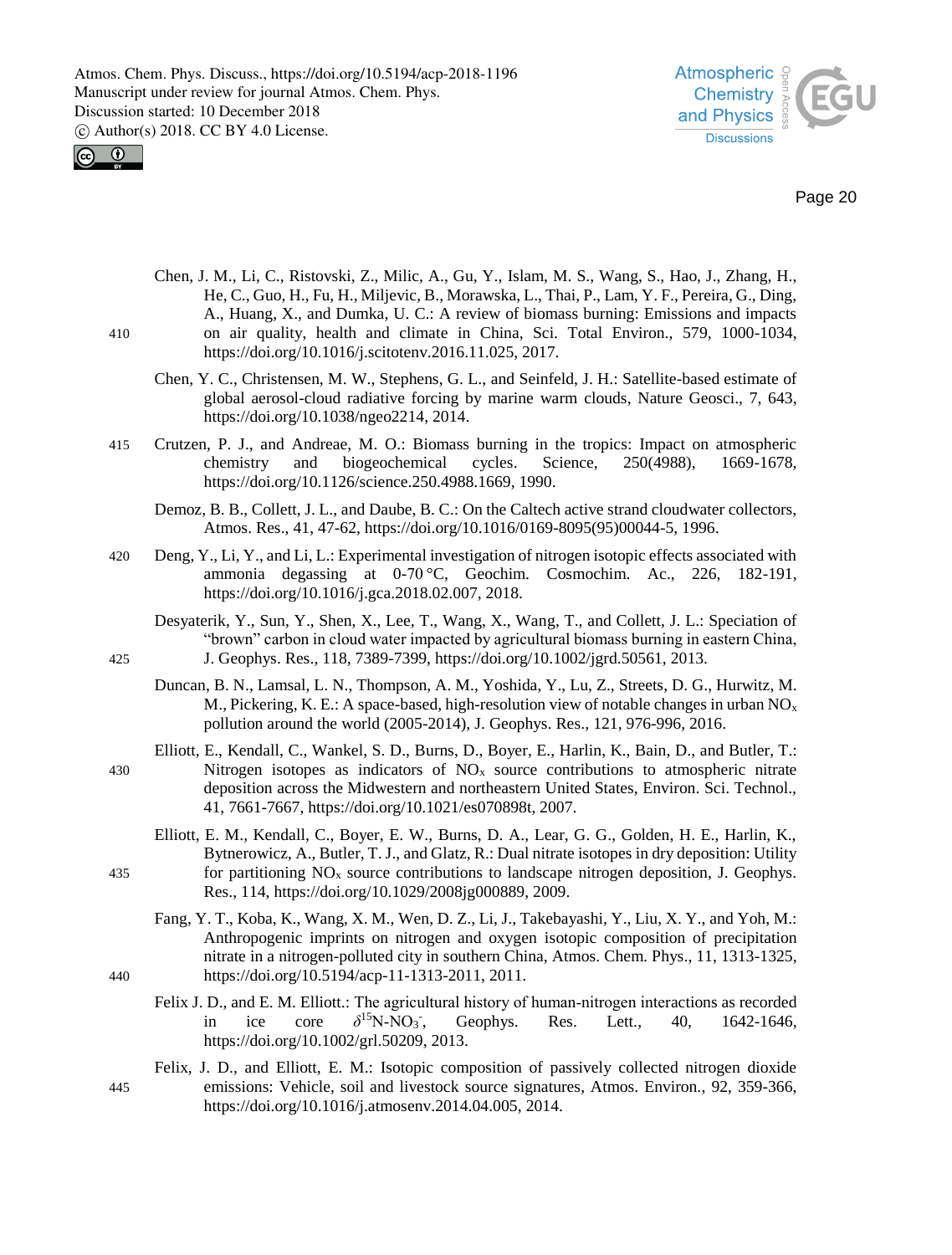



- Felix, J. D., Elliott, E. M., Avery, G. B., Kieber, R. J., Mead, R. N., Willey, J. D., and Mullaugh, K. M.: Isotopic composition of nitrate in sequential Hurricane Irene precipitation samples: Implications for changing  $NO<sub>x</sub>$  sources, Atmos. Environ., 106, 191-195, 450 https://doi.org/10.1016/j.atmosenv.2015.01.075, 2015.
	- Felix, J. D., Elliott, E. M., Gish, T. J., McConnell, L. L., and Shaw, S. L.: Characterizing the isotopic composition of atmospheric ammonia emission sources using passive samplers and a combined oxidation-bacterial denitrifier approach, Rapid Commun. Mass Sp., 27, 2239-2246, https://doi.org/10.1002/rcm.6679, 2013.
- 455 Felix, J. D., Elliott, E. M., and Shaw, S. L.: Nitrogen isotopic composition of coal-fired power plant  $NO<sub>x</sub>$ : Influence of emission controls and implications for global emission inventories, Environ. Sci. Technol., 46, 3528-3535, https://doi.org/10.1021/es203355v, 2012.
- Fenech, C., Rock, L., Nolan, K., Tobin, J., and Morrissey, A.: The potential for a suite of isotope and chemical markers to differentiate sources of nitrate contamination: a review. Water 460 Res., 46, 2023-2041, https://doi.org/10.1016/j.watres.2012.01.044, 2012.
	- Fibiger, D. L., and Hastings, M. G.: First measurements of the nitrogen isotopic composition of NO<sup>x</sup> from biomass burning, Environ. Sci. Technol., 50, 11569-11574. 10.1021/acs.est.6b03510, 2016.
- Fomba, K. W., van Pinxteren, D., Müller, K., Iinuma, Y., Lee, T., Collett, J. L., and Herrmann, H.: 465 Trace metal characterization of aerosol particles and cloud water during HCCT 2010, Atmos. Chem. Phys., 15, 8751-8765, https://doi.org/10.5194/acp-15-8751-2015, 2015.
- Gioda, A., Reyes-Rodríguez, G. J., Santos-Figueroa, G., Collett, J. L., Decesari, S., Ramos, M. d. C. K. V., Bezerra Netto, H. J. C., de Aquino Neto, F. R., and Mayol-Bracero, O. L.: Speciation of water-soluble inorganic, organic, and total nitrogen in a background marine 470 environment: Cloud water, rainwater, and aerosol particles, J. Geophys. Res., 116, https://doi.org/10.1029/2010JD015010, 2011.
	- Hastings, M., Casciotti, K. L., and Elliott, E. M.: Stable isotopes as tracers of anthropogenic nitrogen sources, deposition, and impacts. Elements, 9, 339-344, https://doi.org/10.2113/gselements.9.5.339, 2013.
- 475 Hastings, M., Jarvis, J., and Steig, E.: Anthropogenic impacts on nitrogen isotopes of ice-core nitrate. Science, 324, 1288-1288, https://doi.org/10.1126/science.1170510, 2009.
	- Hastings, M., Sigman, D. M., and Lipschultz, F.: Isotopic evidence for source changes of nitrate in rain at Bermuda, J. Geophys. Res., 108, https://doi.org/10.1029/2003JD003789, 2003.
- Heald, C. L., Collett Jr, J., Lee, T., Benedict, K., Schwandner, F., Li, Y., Clarisse, L., Hurtmans, 480 D., Van Damme, M., Clerbaux, C.: Atmospheric ammonia and particulate inorganic nitrogen over the United States, Atmos. Chem. Phys., 12(21), 10295-10312, 2012.
	- Heaton, T. H. E., Spiro, B., and Robertson, S. M. C.: Potential canopy influences on the isotopic composition of nitrogen and sulphur in atmospheric deposition. Oecologia, 109, 600-607, https://doi.org/10.1007/s004420050122, 1997.
- 485 Herrmann, H., Schaefer, T., Tilgner, A., Styler, S. A., Weller, C., Teich, M., and Otto, T.: Tropospheric aqueous-phase chemistry: Kinetics, mechanisms, and its coupling to a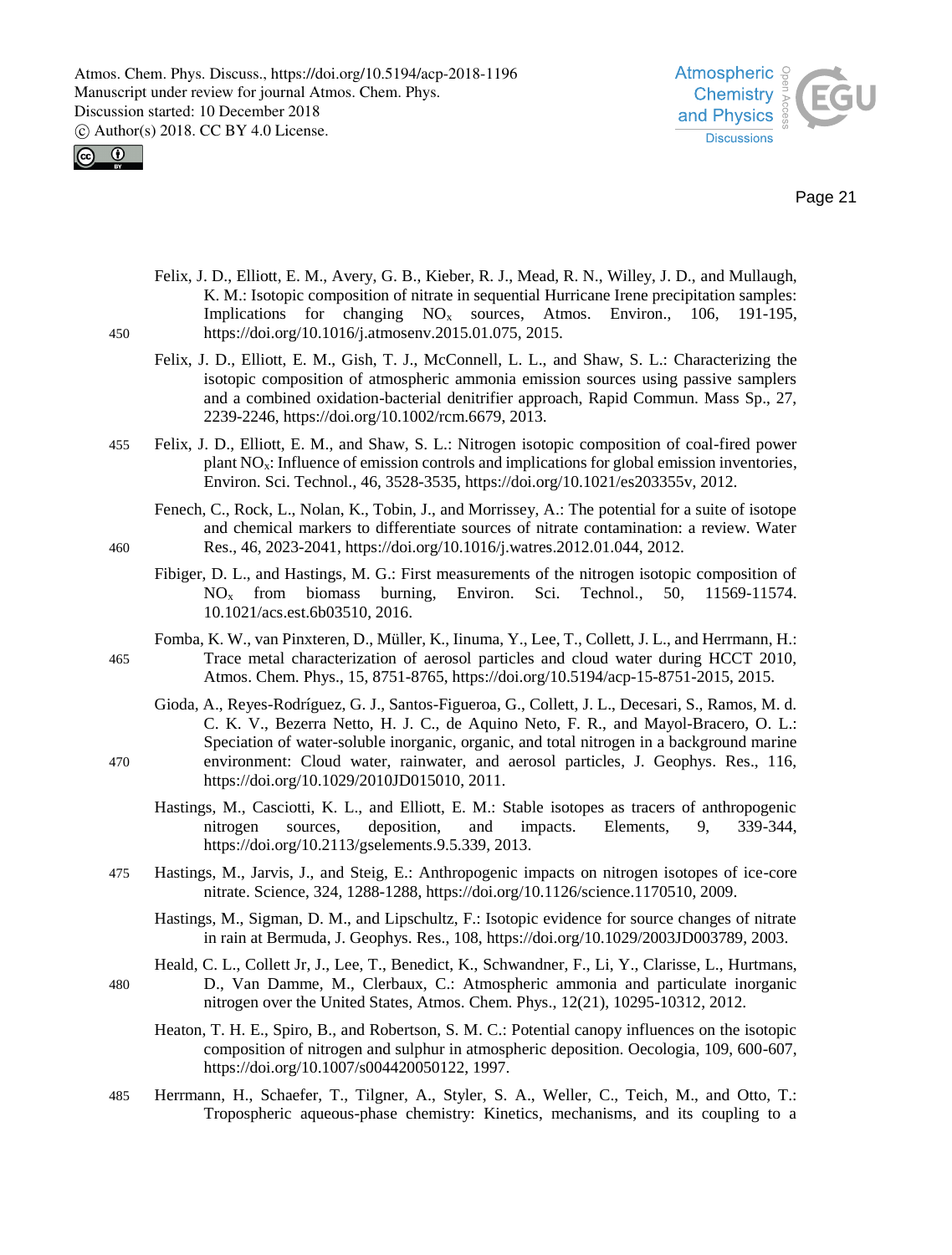

 $\odot$ 

Page 22

changing gas phase. Chem. Reviews, 115, 4259-4334, https://doi.org/10.1021/cr500447k, 2015.

- Hoffmann, D., Tilgner, A., Iinuma, Y., and Herrmann, H.: Atmospheric stability of levoglucosan: 490 A detailed laboratory and modeling study, Environ. Sci. Technol., 44, 694-699, https://doi.org/10.1021/es902476f, 2010.
- Huang, C., Chen, C. H., Li, L., Cheng, Z., Wang, H. L., Huang, H. Y., Streets, D. G., Wang, Y. J., Zhang, G. F., Chen, Y. R.: Emission inventory of anthropogenic air pollutants and VOC species in the Yangtze River Delta region, China, Atmos. Chem. Phys., 11, 4105-4120, 495 2011.
	- Jaegle, L., Steinberger, L., Martin, R. V., Chance, K.: Global partitioning of  $NO<sub>x</sub>$  sources using satellite observations: Relative roles of fossil fuel combustion, biomass burning and soil emissions. Faraday Discus., 130, 407-423, 2005.
- Kang, Y., Liu, M., Song, Y., Huang, X., Yao, H., Cai, X., Zhang, H., Kang, L., Liu, X., Yan, X., 500 He, H., Zhang, Q., Shao, M., and Zhu, T.: High-resolution ammonia emissions inventories in China from 1980 to 2012, Atmos. Chem. Phys., 16, 2043-2058, https://doi.org/10.5194/acp-16-2043-2016, 2016.
- Kawashima, H., and Kurahashi, T.: Inorganic ion and nitrogen isotopic compositions of atmospheric aerosols at Yurihonjo, Japan: Implications for nitrogen sources, Atmos. 505 Environ., 45, 6309-6316, https://doi.org/10.1016/j.atmosenv.2011.08.057, 2011.
	- Kim, I. N., Lee, K., Gruber, N., Karl, D. M., Bullister, J. L., Yang, S., and Kim, T. W.: Increasing anthropogenic nitrogen in the North Pacific Ocean. Science, 346, 1102-1106, https://doi.org/10.1126/science.1258396, 2014.
- Kundu, S., Kawamura, K., and Lee, M.: Seasonal variation of the concentrations of nitrogenous 510 species and their nitrogen isotopic ratios in aerosols at Gosan, Jeju Island: Implications for atmospheric processing and source changes of aerosols, J. Geophys. Res., 115, https://doi.org/10.1029/2009JD013323, 2010.
- Lamsal, L. N., Martin, R. V., Padmanabhan, A., van Donkelaar, A., Zhang, Q., Sioris, C. E., Chance, K., Kurosu, T. P., Newchurch, M. J.: Application of satellite observations for 515 timely updates to global anthropogenic  $NO<sub>x</sub>$  emission inventories, Geophys. Res. Lett., 38, (5), https://doi.org/10.1029/2010GL046476, 2011.
	- Lance, S., Barth, M., and Carlton, A.: Multiphase chemistry: Experimental design for coordinated measurement and modeling studies of cloud processing at a mountaintop, B. Am. Meteorol. Soc., 98, ES163-ES167, https://doi.org/10.1175/bams-d-17-0015.1, 2017.
- 520 Leng, Q., Cui, J., Zhou, F., Du, K., Zhang, L., Fu, C., Liu, Y., Wang, H., Shi, G., Gao, M., Yang, F., and He, D.: Wet-only deposition of atmospheric inorganic nitrogen and associated isotopic characteristics in a typical mountain area, southwestern China, Sci. Total Environ., 616, 55-63, https://doi.org/10.1016/j.scitotenv.2017.10.240, 2017.
- Levy, H., Moxim, W. J., Kasibhatla, P. S.: A global three-dimensional time-dependent lightning 525 source of tropospheric NOx, J. Geophys. Res., 101, 22911-22922, 1996.
	- Li, J., Wang, X., Chen, J., Zhu, C., Li, W., Li, C., Liu, L., Xu, C., Wen, L., Xue, L., Wang, W., Ding, A., and Herrmann, H.: Chemical composition and droplet size distribution of cloud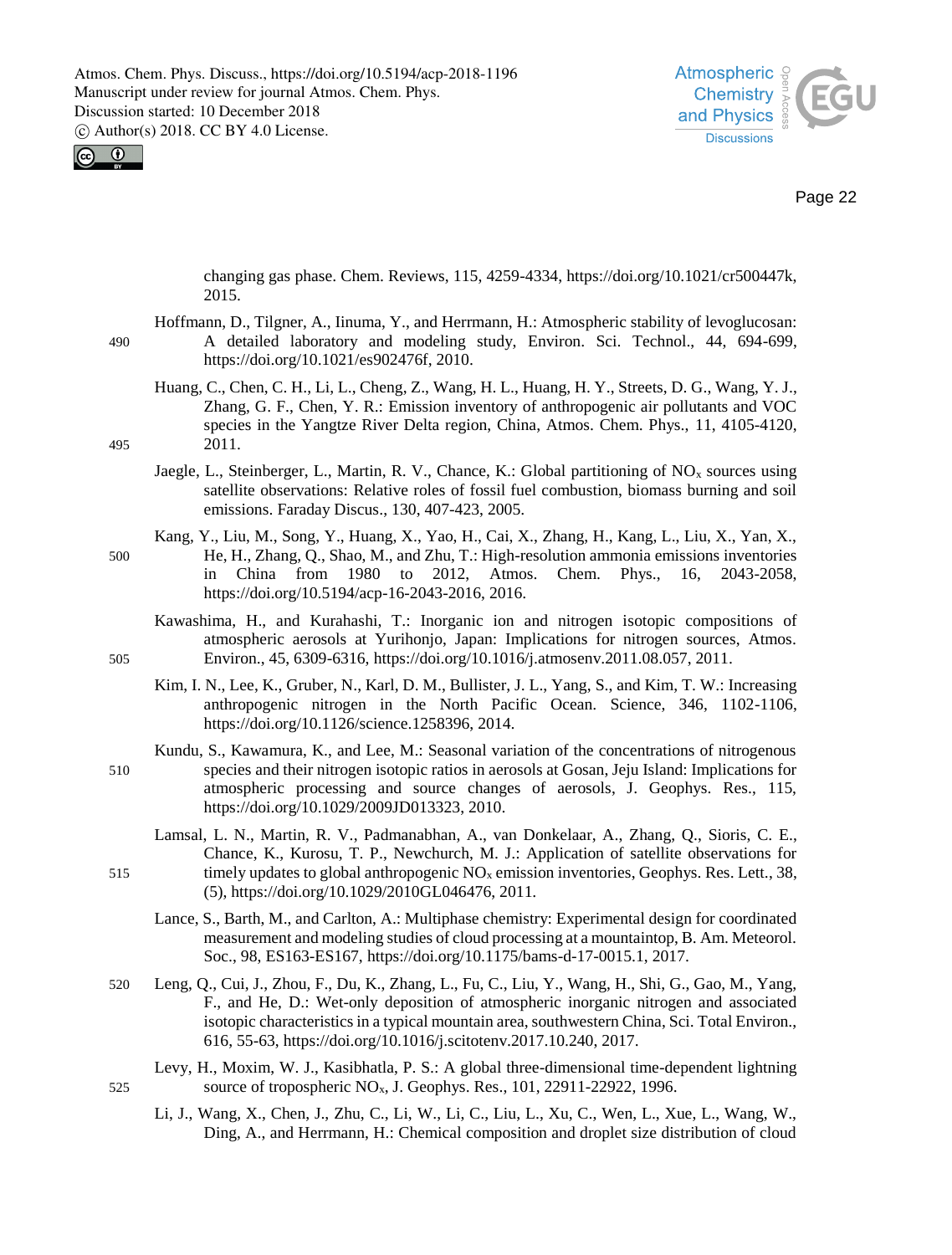



Page 23

at the summit of Mount Tai, China, Atmos. Chem. Phys., 17, 9885-9896, https://doi.org/10.5194/acp-17-9885-2017, 2017.

- 530 Li, L., Lollar, B. S., Li, H., Wortmann, U. G., and Lacrampe-Couloume, G.: Ammonium stability and nitrogen isotope fractionations for  $NH_3(aq)$ -NH<sub>3</sub>(gas) systems at 20-70 °C and pH of 2-13: Applications to habitability and nitrogen cycling in low-temperature hydrothermal systems, Geochim. Cosmochim. Ac., 84, 280-296, https://doi.org/10.1016/j.gca.2012.01.040, 2012.
- 535 Li, Q., Jiang, J., Cai, S., Zhou, W., Wang, S., Duan, L., and Hao, J.: Gaseous ammonia emissions from coal and biomass combustion in household stoves with different combustion efficiencies, Environ. Sci. Technol. Lett., 3, 98-103, https://doi.org/10.1021/acs.estlett.6b00013, 2016a.
- Li, T., Wang, Y., Mao, H., Wang, S., Talbot, R. W., Zhou, Y., Wang, Z., Nie, X., and Qie, G.: 540 Insights on chemistry of mercury species in clouds over Northern China: Complexation and adsorption, Environ. Sci. Technol., 52, 5125-5134, https://doi.org/10.1021/acs.est.7b06669, 2018.
- Li, Y., Schichtel, B. A., Walker, J. T., Schwede, D. B., Chen, X., Lehmann, C. M. B., Puchalski, M. A., Gay, D. A., and Collett, J. L.: Increasing importance of deposition of reduced 545 nitrogen in the United States, P. Natl. Acad. Sci. USA., https://doi.org/10.1073/pnas.1525736113, 2016b.
	- Lin, C. T., Jickells, T. D., Baker, A. R., Marca, A., and Johnson, M. T.: Aerosol isotopic ammonium signatures over the remote Atlantic Ocean, Atmos. Environ., 133, 165-169, https://doi.org/10.1016/j.atmosenv.2016.03.020, 2016.
- 550 Lin, Q., Zhang, G., Peng, L., Bi, X., Wang, X., Brechtel, F. J., Li, M., Chen, D., Peng, P., Sheng, G., and Zhou, Z.: In situ chemical composition measurement of individual cloud residue particles at a mountain site, southern China, Atmos. Chem. Phys., 17, 8473-8488, https://doi.org/10.5194/acp-17-8473-2017, 2017.
- Liu, D., Fang, Y., Tu, Y., and Pan, Y.: Chemical method for nitrogen isotopic analysis of 555 ammonium at natural abundance, Anal. Chem., 86, 3787-3792, https://doi.org/10.1021/ac403756u, 2014.
	- Liu, X., Zhang, Y., Han, W., Tang, A., Shen, J., Cui, Z., Vitousek, P., Erisman, J. W., Goulding, K., Christie, P., Fangmeier, A., and Zhang, F.: Enhanced nitrogen deposition over China. Nature, 494, 459-462, https://doi.org/10.1038/nature11917, 2013.
- 560 Liu, L., Zhang, J., Xu, L., Yuan, Q., Huang, D., Chen, J., Shi, Z., Sun, Y., Fu, P., Wang, Z., Zhang, D., and Li, W.: Cloud scavenging of anthropogenic refractory particles at a mountain site in North China, Atmos. Chem. Phys., 18, 14681-14693, https://doi.org/10.5194/acp-18- 14681-2018, 2018.
- Lobert, J. M., Scharffe, D. H., Hao, W. M., and Crutzen, P. J.: Importance of biomass burning in 565 the atmospheric budgets of nitrogen-containing gases. Nature, 346, 552, https://doi.org/10.1038/346552a0, 1990.
	- McIlvin, M. R., and Altabet, M. A.: Chemical conversion of nitrate and nitrite to nitrous oxide for nitrogen and oxygen isotopic analysis in freshwater and seawater, Anal. Chem., 77, 5589- 5595, https://doi.org/10.1021/ac050528s, 2005.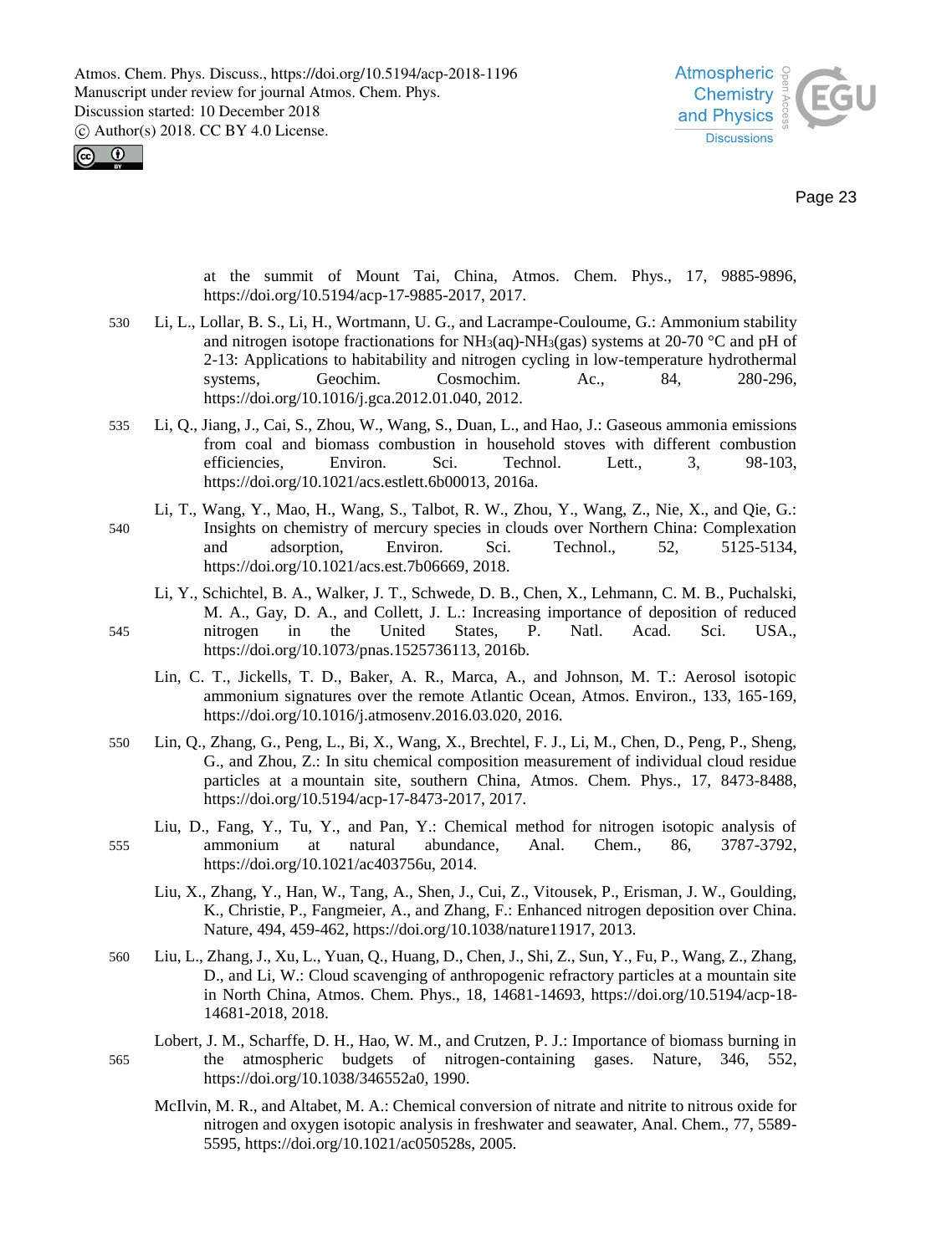



- 570 Michalski, G., Bockheim, J. G., Kendall, C., and Thiemens, M.: Isotopic composition of Antarctic Dry Valley nitrate: Implications for NO<sup>y</sup> sources and cycling in Antarctica, Geophys. Res. Lett., 32, https://doi.org/10.1029/2004GL022121, 2005.
- Miyazaki, K., Eskes, H., Sudo, K., Boersma, K. F., Bowman, K., Kanaya, Y.: Decadal changes in global surface  $NO<sub>x</sub>$  emissions from multi-constituent satellite data assimilation, Atmos. 575 Chem. Phys., 17, 807-837, 2017.
	- Morin, S., Savarino, J., Frey, M. M., Yan, N., Bekki, S., Bottenheim, J. W., and Martins, J. M.: Tracing the origin and fate of  $NO<sub>x</sub>$  in the Arctic atmosphere using stable isotopes in nitrate. Science, 322, 730-732, https://doi.org/ 10.1126/science.1161910, 2008.
- Morino, Y., Kondo, Y., Takegawa, N., Miyazaki, Y., Kita, K., Komazaki, Y., Fukuda, M., 580 Miyakawa, T., Moteki, N., Worsnop, D. R.: Partitioning of HNO<sup>3</sup> and particulate nitrate over Tokyo: Effect of vertical mixing, J. Geophys. Res., 111, https://doi.org/10.1029/2005JD006887, 2006.
- Norris, J. R., Allen, R. J., Evan, A. T., Zelinka, M. D., O'Dell, C. W., and Klein, S. A.: Evidence for climate change in the satellite cloud record. Nature, 536, 72, 585 https://doi.org/10.1038/nature18273, 2016.
- Okin, G. S., Baker, A. R., Tegen, I., Mahowald, N. M., Dentener, F. J., Duce, R. A., Galloway, J. N., Hunter, K., Kanakidou, M., Kubilay, N., Prospero, J. M., Sarin, M., Surapipith, V., Uematsu, M., and Zhu, T.: Impacts of atmospheric nutrient deposition on marine productivity: Roles of nitrogen, phosphorus, and iron. Global Biogeochem. Cy., 25, 590 https://doi.org/doi:10.1029/2010GB003858, 2011.
	- Olivier, J., Bouwman, A., Van der Hoek, K., and Berdowski, J.: Global air emission inventories for anthropogenic sources of  $NO<sub>x</sub>$ ,  $NH<sub>3</sub>$  and  $N<sub>2</sub>O$  in 1990, Environ. Pollut., 102, 135-148, https://doi.org/10.1016/B978-0-08-043201-4.50024-1, 1998.
- Park, Y., Park, K., Kim, H., Yu, S., Noh, S., Kim, M., Kim, J., Ahn, J., Lee, M., Seok, K., and 595 Kim, Y.: Characterizing isotopic compositions of TC-C,  $NO_3$ -N, and  $NH_4$ <sup>+</sup>-N in  $PM_{2.5}$  in South Korea: Impact of China's winter heating, Environ. Pollut., 233, 735-744, https://doi.org/10.1016/j.envpol.2017.10.072, 2018.
	- Paulot, F. and Jacob, D. J.: Hidden cost of US agricultural exports: particulate matter from ammonia emissions, Environ. Sci. Technol., 48, 903-908, 2014.
- 600 Proemse, B. C., Mayer, B., Chow, J. C., and Watson, J. G.: Isotopic characterization of nitrate, ammonium and sulfate in stack PM2.5 emissions in the Athabasca Oil Sands Region, Alberta, Canada, Atmos. Environ., 60, 555-563, https://doi.org/10.1016/j.atmosenv.2012.06.046, 2012.
- Price, C., Penner, J., Prather, M.:  $NO<sub>x</sub>$  from lightning: 1. Global distribution based on lightning 605 physics, J. Geophys. Res., 102, 5929-5941, 1997.
	- Ravishankara, A. R.: Heterogeneous and multiphase chemistry in the troposphere. Science, 276, 1058-1065, https://doi.org/10.1126/science.276.5315.1058, 1997.
- Reche, C., Viana, M., Pandolfi, M., Alastuey, A., Moreno, T., Amato, F., Ripoll, A., Querol, X.: Urban NH<sup>3</sup> levels and sources in a Mediterranean environment, Atmos. Environ., 57, 153- 610 164, 2012.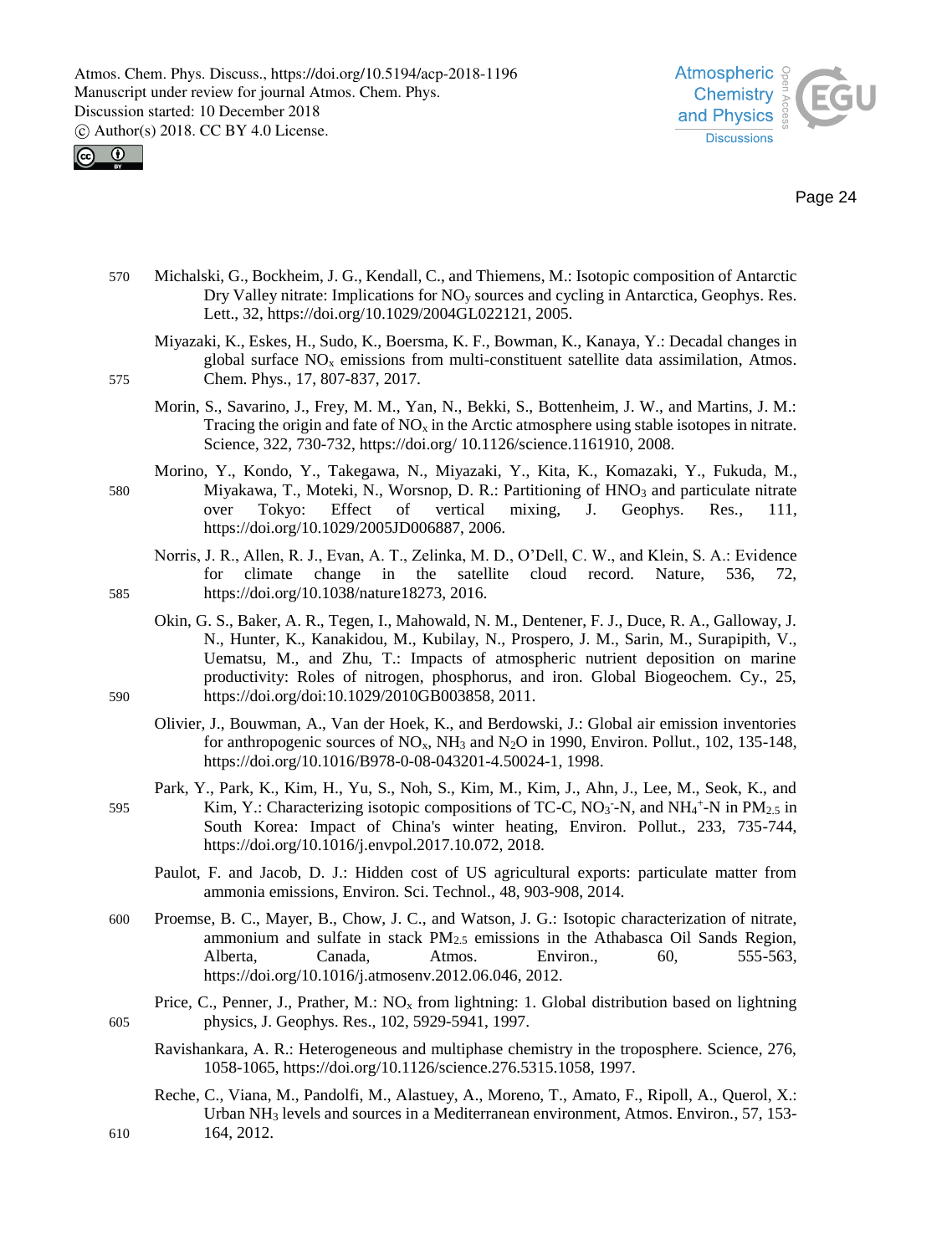



- Reis, S., Pinder, R. W., Zhang, M., Lijie, G., Sutton, M. A.: Reactive nitrogen in atmospheric emission inventories, Atmos. Chem. Phys., 9, 7657-7677, 2009.
- Richter, A., Burrows, J. P., Nuss, H., Granier, C., Niemeier, U.: Increase in tropospheric nitrogen dioxide over China observed from space. Nature, 437, 129-132, 2005.
- 615 Sang, X. F., Gensch, I., Kammer, B., Khan, A., Kleist, E., Laumer, W., Schlag, P., Schmitt, S. H., Wildt, J., Zhao, R., Mungall, E. L., Abbatt, J. P. D., and Kiendler‐Scharr, A.: Chemical stability of levoglucosan: an isotopic perspective, Geophys. Res. Lett., 43, 5419-5424, https://doi.org/10.1002/2016GL069179, 2016.
- Savard, M. M., Cole, A. S., Vet, R., and Smirnoff, A.: The  $\Delta^{17}O$  and  $\delta^{18}O$  values of atmospheric 620 nitrates simultaneously collected downwind of anthropogenic sources - implications for polluted air masses, Atmos. Chem. Phys., 18, 10373-10389, https://doi.org/10.5194/acp-18-10373-2018, 2018.
	- Seinfeld, J. and Pandis, S. N.: Atmospheric Chemistry and Physics: From air pollution to climate change. John Wiley and Sons, 2012.
- 625 Schlesinger, W., and Hartley, A.: A global budget for atmospheric NH3. Biogeochem., 15, 191- 211, https://doi.org/10.1007/BF00002936, 1992.
	- Schurman, M. I., Boris, A., Desyaterik, Y., and Collett, J. L.: Aqueous secondary organic aerosol formation in ambient cloud water photo-oxidations, Aerosol Air Qual. Res., 18, 15-25, https://doi.org/10.4209/aaqr.2017.01.0029, 2018.
- 630 Seinfeld, J. H., Bretherton, C., Carslaw, K. S., Coe, H., DeMott, P. J., Dunlea, E. J., Feingold, G., Ghan, S., Guenther, A. B., Kahn, R., Kraucunas, I., Kreidenweis, S. M., Molina, M. J., Nenes, A., Penner, J. E., Prather, K. A., Ramanathan, V., Ramaswamy, V., Rasch, P. J., Ravishankara, A. R., Rosenfeld, D., Stephens, G., and Wood, R.: Improving our fundamental understanding of the role of aerosol-cloud interactions in the climate system, 635 P. Natl. Acad. Sci. USA., 113, 5781-5790, https://doi.org/10.1073/pnas.1514043113, 2016.
	- Slade, J. H., Shiraiwa, M., Arangio, A., Su, H., Pöschl, U., Wang, J., and Knopf, D. A.: Cloud droplet activation through oxidation of organic aerosol influenced by temperature and particle phase state, Geophys. Res. Lett., 44, 1583-1591, https://doi.org/doi:10.1002/2016GL072424, 2017.
- 640 Smirnoff, A., Savard, M. M., Vet, R., and Simard, M. C.: Nitrogen and triple oxygen isotopes in near-road air samples using chemical conversion and thermal decomposition, Rapid Commun. Mass Sp., 26, 2791-2804, https://doi.org/10.1002/rcm.6406, 2012.
- Souri, A. H., Choi, Y., Jeon, W., Kochanski, A. K., Diao, L., Mandel, J., Bhave, P. V., and Pan, S.: Quantifying the impact of biomass burning emissions on major inorganic aerosols and 645 their precursors in the U.S, J. Geophys. Res., 122, 12, https://doi.org/10.1002/2017JD026788, 2017.
	- Suarez-Bertoa, R., Zardini, A. A., Astorga, C.: Ammonia exhaust emissions from spark ignition vehicles over the New European Driving Cycle, Atmos. Environ., 97, 43-53, 2014.
- Teng, X., Hu, Q., Zhang, L., Qi, J., Shi, J., Xie, H., Gao, H., Yao, X.: Identification of major 650 sources of atmospheric NH<sup>3</sup> in an urban environment in Northern China during wintertime, Environ. Sci. Technol., 51, 6839-6848, 2017.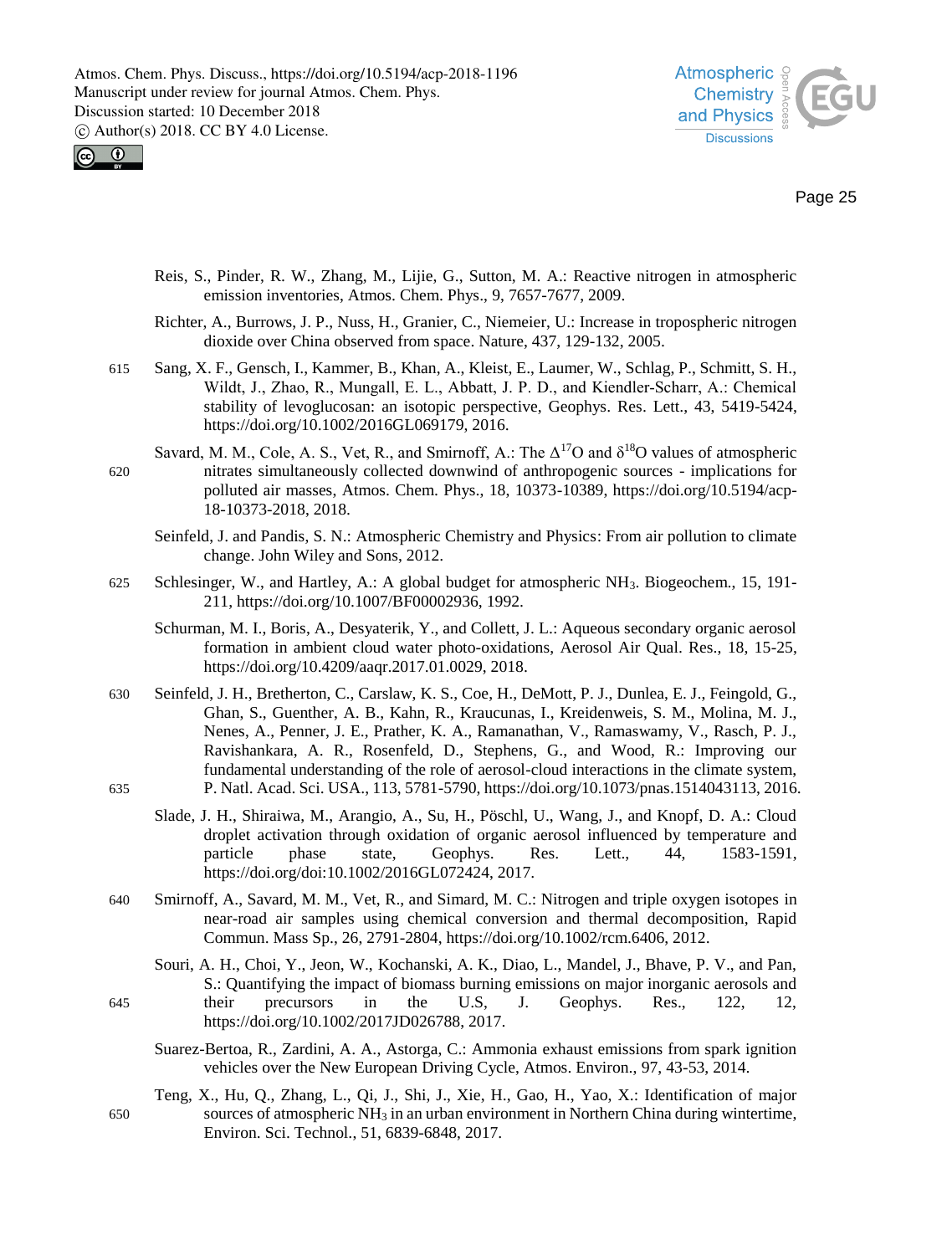

 $\odot$ 

- Tu, Y., Fang, Y., Liu, D., and Pan, Y.: Modifications to the azide method for nitrate isotope analysis, Rapid Commun. Mass Sp., 30, 1213-1222, https://doi.org/10.1002/rcm.7551, 2016.
- 655 van Pinxteren, D., Fomba, K. W., Mertes, S., Müller, K., Spindler, G., Schneider, J., Lee, T., Collett, J. L., and Herrmann, H.: Cloud water composition during HCCT-2010: Scavenging efficiencies, solute concentrations, and droplet size dependence of inorganic ions and dissolved organic carbon, Atmos. Chem. Phys., 16, 3185-3205, https://doi.org/10.5194/acp-16-3185-2016, 2016.
- 660 Voigt, A., and Shaw, T. A.: Circulation response to warming shaped by radiative changes of clouds and water vapour, Nature Geosci., 8, 102-106, https://doi.org/10.1038/ngeo2345, 2015.
	- Walters, W. W., Goodwin, S. R., and Michalski, G.: Nitrogen stable isotope composition ( $\delta^{15}N$ ) of vehicle-emitted NOx, Environ. Sci. Technol., 49, 2278-2285, https://10.1021/es505580v, 2015.
- 665 Walters, W., and Michalski, G.: Theoretical calculation of nitrogen isotope equilibrium exchange fractionation factors for various NO<sup>y</sup> molecules, Geochim. Cosmochim. Ac., 164, 284-297, https://doi.org/10.1016/j.gca.2015.05.029, 2015.
- Walters, W., Simonini, D. S., and Michalski, G.: Nitrogen isotope exchange between NO and NO<sub>2</sub> and its implications for  $\delta^{15}N$  variations in tropospheric NO<sub>x</sub> and atmospheric nitrate, 670 Geophys. Res. Lett., 43, 440-448, https://doi.org/10.1002/2015gl066438, 2016.
	- Walters, W. W., Tharp, B. D., Fang, H., Kozak, B. J., and Michalski, G.: Nitrogen isotope composition of thermally produced  $NO<sub>x</sub>$  from various fossil-fuel combustion sources, Environ. Sci. Technol., 49, 11363-11371, https://doi.org/10.1021/acs.est.5b02769, 2015.
- Wang, Y. L., Liu, X. Y., Song, W., Yang, W., Han, B., Dou, X. Y., Zhao, X. D., Song, Z. L., Liu, 675 C. Q., and Bai, Z. P.: Source appointment of nitrogen in  $PM_{2.5}$  based on bulk  $\delta^{15}N$ signatures and a Bayesian isotope mixing model, Tellus B, 69, 1299672, https://doi.org/10.1080/16000889.2017.1299672, 2017a.
- Wang, Z., Wang, W., Tham, Y. J., Li, Q., Wang, H., Wen, L., Wang, X., Wang, T.: Fast heterogeneous  $N_2O_5$  uptake and ClNO<sub>2</sub> production in power plant and industrial plumes 680 observed in the nocturnal residual layer over the North China Plain, Atmos. Chem. Phys., 17, 12361-12378, 2017b.
- Yang, J. Y. T., Hsu, S. C., Dai, M. H., Hsiao, S. S. Y., and Kao, S. J.: Isotopic composition of water-soluble nitrate in bulk atmospheric deposition at Dongsha Island: Sources and implications of external N supply to the northern South China Sea. Biogeosci., 11, 1833- 685 1846, https://doi.org/10.5194/bg-11-1833-2014, 2014.
	- Yeatman, S., Spokes, L., Dennis, P., and Jickells, T.: Comparisons of aerosol nitrogen isotopic composition at two polluted coastal sites, Atmos. Environ., 35, 1307-1320, https://doi.org/10.1016/S1352-2310(00)00408-8, 2001.
- Yienger, J. J. and Levy, H.: Empirical model of global soil-biogenic  $NO<sub>x</sub>$  emissions, J. Geophys. 690 Res., 100, 11447-11464, 1995.